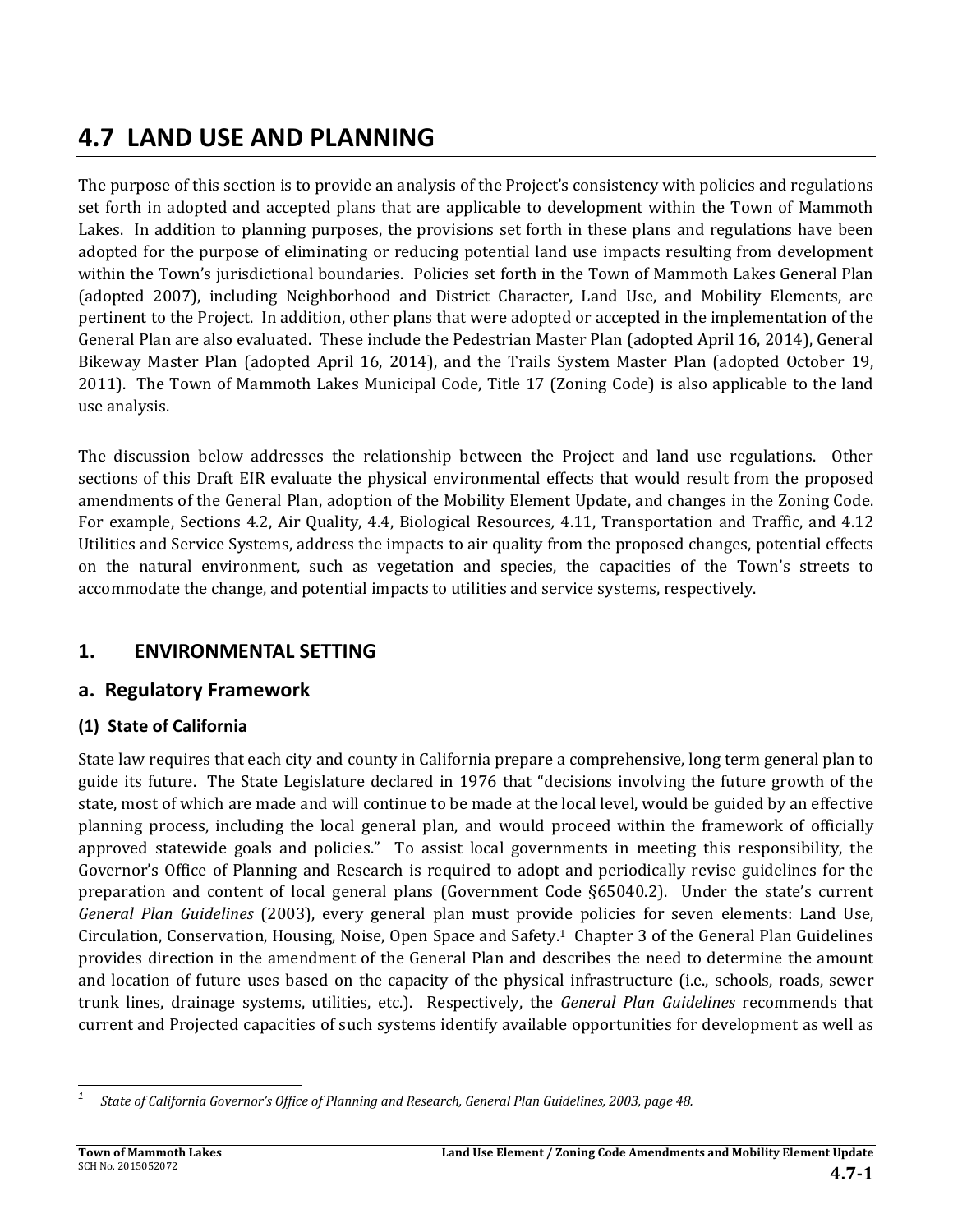potential constraints.<sup>2</sup> Another component of the *General Plan Guidelines* is the requirement of public participation in long-range planning. This may involve workshops, panel discussions, neighborhood meetings, public hearings, and Town Hall meetings.<sup>3</sup> Under the *General Plan Guidelines*, zoning, which classifies the specific, immediate uses of land, is considered a primary means of implementing a general plan. According the state's General Plan Guidelines, the success of the general plan is considered to rely on the effectiveness of a consistent zoning ordinance that translates the long-term objectives and policies contained in the plan. In 2010, the Governor's Office of Planning and Research updated the circulation and mobility component of the General Plan Guidelines. This document, Update to the *General Plan Guidelines: Complete Streets and the Circulation Element* (December 15, 2010) emphasized "complete streets" and multimodal transportation networks in the development of General Plan mobility and circulation elements.

#### **(2) Town of Mammoth Lakes**

#### **(a) General Plan**

The Town of Mammoth General Plan sets forth policies that protect residents' quality of life, protect the environment, and recognize the uniqueness of the Town's natural surroundings. The General Plan establishes standards, guidelines, and priorities that promote a thriving, sustainable community. The General Plan elements most applicable to the Project are the Neighborhood and District Character Element, the Land Use Element, and the Mobility Element. The Neighborhood and District Character Element provides a basis for the establishment of unique districts throughout the Town and identifies twelve districts, including the Main Street and Old Mammoth Road districts, which warrant special study. This Element also describes and provides specific design and development recommendations for the various districts. In this respect, the ensuing district plans that were developed by the Town subsequent to the adoption of the 2007 General Plan, and that are applicable to the Main Street and Old Mammoth Road areas, are components of the Neighborhood and District Character Element. The Land Use Element sets forth specific policies containing a (i) goal, (ii) policy, and (iii) action that would support the recommendations set forth in the Neighborhood and District Character Element. As stated in the Land Use Element, the "overarching principal of the community is to maintain the Town's compact urban form, protect natural and outdoor recreation resources, and to prevent urban sprawl."<sup>4</sup> The purpose of the Mobility Element is to provide a series of goals and policies that would "achieve a multi-modal transportation system."<sup>5</sup>

#### *(i) Neighborhood and District Character Element*

The Neighborhood and District Character Element of the General Plan identifies districts and special study areas. The intent of the Element is to enhance the unique character of Mammoth Lakes and provide careful planning of districts and individual sites. The Neighborhood and District Character Element identifies twelve districts and four mountain portals. District boundaries are based on the 1987 General Plan Planning Districts and are defined by existing development, patterns of vegetation, topographic features, circulation patterns, and the pattern and relationships of land uses. District 1 is identified as Main Street, Old Mammoth Road, and Shady Rest. According to the Neighborhood and District Character Element, this area should invite pedestrian activity and provide gathering places for interaction with a vibrant mix of retail, commercial, and

 

*<sup>2</sup> State of California Governor's Office of Planning and Research, Op. Cit., page 40.* 

*<sup>3</sup> State of California Governor's Office of Planning and Research, Op. Cit, Chapter 8.*

*<sup>4</sup> Town of Mammoth Lakes General Plan, page 30.*

*<sup>5</sup> Town of Mammoth Lakes, Op. Cit., page 38.*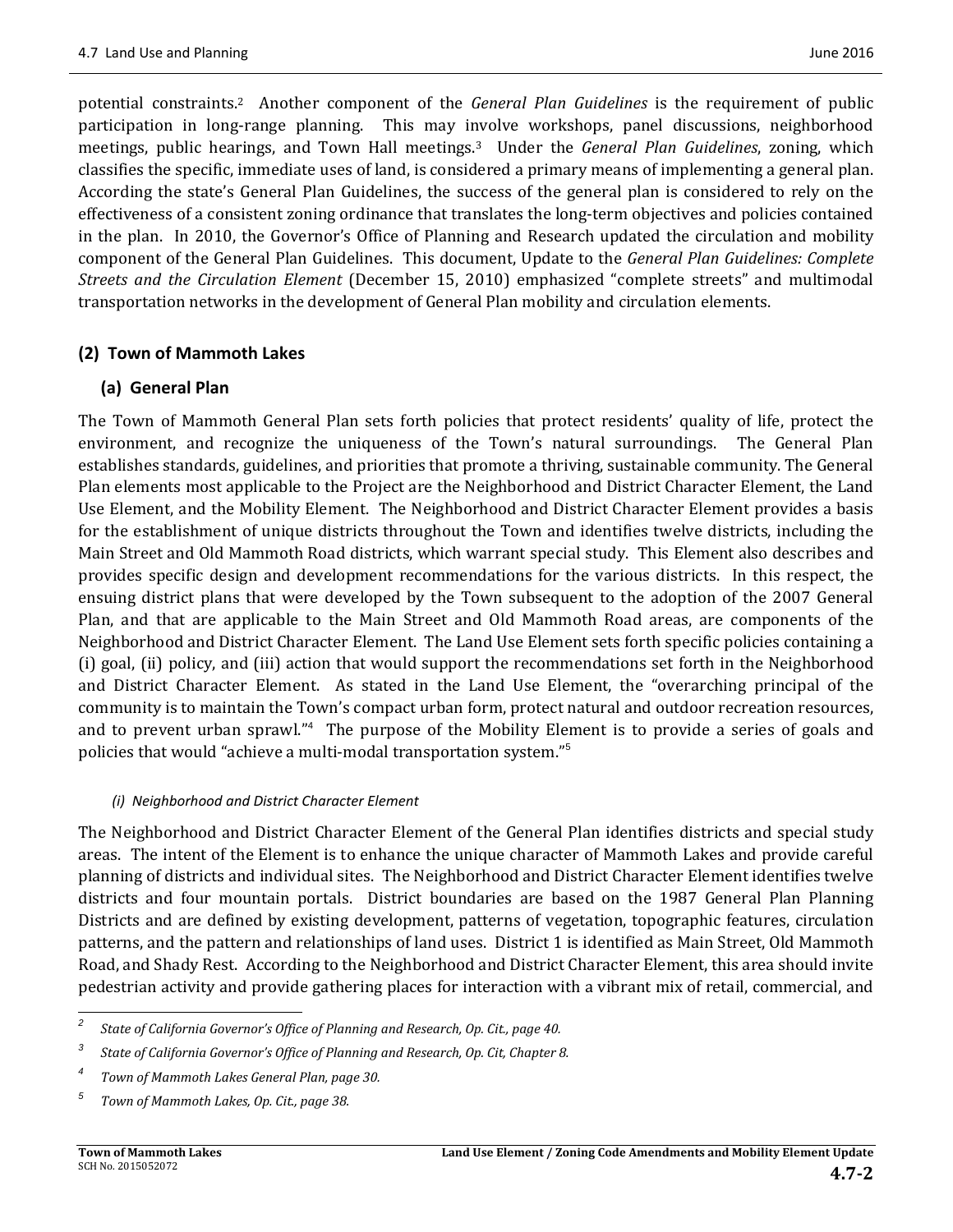workforce housing. Uses would be mixed to allow offices, residential housing and visitor accommodations above ground floor retail. New development would improve connectivity and circulation with bike and pedestrian paths, sidewalks and roads. General characteristics, which are objectives for future planning, intended for the community, as listed under the Neighborhood and District Character Element, include the following: 

- 1. Maintain views of the Sherwin Range, the Knolls and Mammoth Mountain from public spaces
- 2. Landscaping reinforces Eastern Sierra native pine, fir, aspen, ground cover and wildflowers
- 3. Landscaping establishes scale and street edge
- 4. Pedestrian-oriented sidewalk/boardwalk with public art, centrally located parks, plazas, courtyards and pedestrian links that create a sense of exploration
- 5. Walk-to neighborhood or community parks in all districts
- 6. Mid‐block pedestrian access
- 7. Occasional small plazas and courts visible from the public way that can be used as public event venues
- 8. Active day and evening and through all four seasons
- 9. Retail and services in storefront setting, located next to the sidewalk
- 10. District animation with retail oriented to the street
- 11. Higher lot coverage may be acceptable with pockets of effective landscaping and open space
- 12. Encourage transit-oriented development
- 13. Strip mall development pattern shifted to a pattern of commercial in front and parking in back
- 14. Convenient structured parking and small-scale surface parking
- 15. Shared and pooled parking
- 16. Alley and side street access for deliveries, service and emergency access and pedestrian connections appropriate to district character.

Characteristics specific to Main Street include a grand boulevard, multiple safe pedestrian crossings from north to south side of Main Street, and reduction or elimination of frontage roads. Main Street characteristics are also expected to create distinct and unique areas with a vibrant mix of retail, commercial and workforce housing, smooth transition and connectivity from commercial to commercial and other features. Old Mammoth Road characteristics are expected to be traditional small-scale mixed use "main street" development pattern.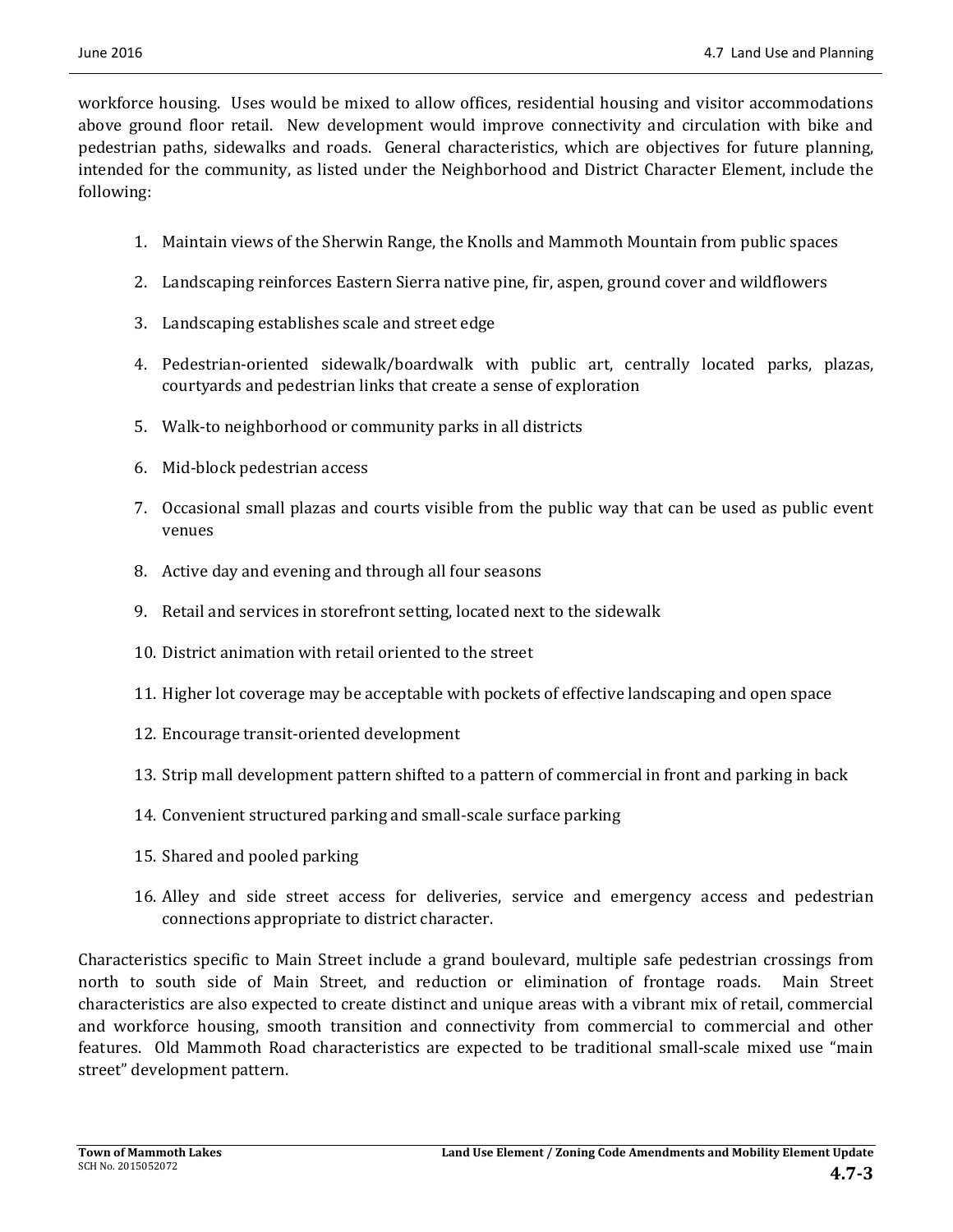#### *District Plans*

Under the guidance of the General Plan's Neighborhood and District Character Element, the Town of Mammoth Lakes Council accepted several district plans for areas comprising the Town's commerciallyzoned neighborhoods. These include the Neighborhood District Planning: Concepts and Strategies (accepted August 3, 2011), Downtown Neighborhood District Plan (DNDP), the North Old Mammoth Road District (NOMRDSS) Special Study (accepted June 3, 2008), and the South Districts Neighborhood District Planning Study (SDNDP) (accepted August 3, 2011).

Downtown Neighborhood District Plan: The DNDP addresses land use for Main Street and parts of North Old Mammoth Road. The preferred concept is a thriving mixed use district focused around these streets. Under the DNDP, Main Street would be reconfigured to eliminate the existing frontage roads and future buildings would be oriented toward and located close to the street. A substantial median, potentially used as a rightof-way for a gondola, would break up Main Street's four lanes of traffic, and provide a site for streetscape features. Sidewalks and storefronts would provide opportunities for browsing a range of retail shops and restaurants. Parking would be well organized and located in public and private parking lots and surface and underground structures, and on-street. Snow removal would be efficiently managed to maintain visibility of storefronts and allow for year-round pedestrian use of sidewalks and paths. An active and pedestrianfriendly environment is encouraged through creation of public spaces like small plazas, as well as inclusion of development standards that allow for outdoor dining and street vendors. Designated primary and secondary retail streets include Main Street from Sierra Park Road to Manzanita Road, North Old Mammoth Road, Tavern Road and parts of Laurel Mountain Road. Secondary retail streets would be located on the periphery of the downtown, and would provide a transition to residential and lodging areas. Certain site conditions, such as topography, may preclude some of these properties from being designed to function as part of a traditional pedestrian oriented retail street. The objective is to create a scale and character more typical of a traditional downtown.

North Old Mammoth Road District Plan Special Study: The goal of the NOMRDSS is to create a walkable community, to reduce dependency on the automobile, and to reinforce the existing North Mammoth Road District commercial area as a desirable place for residents as well as visitors. The North Old Mammoth Road District is considered the likely location for much of the future development activity within the Town because of its central location, existing infrastructure, available transit; and commercial zoning (which allows mixed use). The area would remain as a mixed-use district, similar to a small town center, with residential and lodging to support retail, commercial, and supporting businesses. Within the NOMRDSS, some of existing uses such as condominiums are expected to remain permanently. Other uses may remain over time but also have the potential to change. New residential and lodging units are assumed to be on the floors above the ground-floor retail, and at-grade along Laurel Mountain Road. Recommended development would result in a building or clusters of buildings that support the pedestrian environment.

South Districts Neighborhood District Planning Study: The SDNDP Study includes the South Old Mammoth Road commercial district. Key issues in this area include the preponderance of strip commercial and the lack of a functional and well-connected pedestrian environment. Land use and development standards for South Old Mammoth Road and Mammoth Creek Park under the SDNDP include zoning standards that allow for mixed use development (ground floor retail with office or residential above), mixed use lodging/residential, and mixed use retail/office. New development would be oriented to pedestrians and well-connected sidewalks and convenient street crossings would be provided. Street-front retail would be located along Old Mammoth Road. Improvements would be provided through infill properties and upgraded and retro-fitted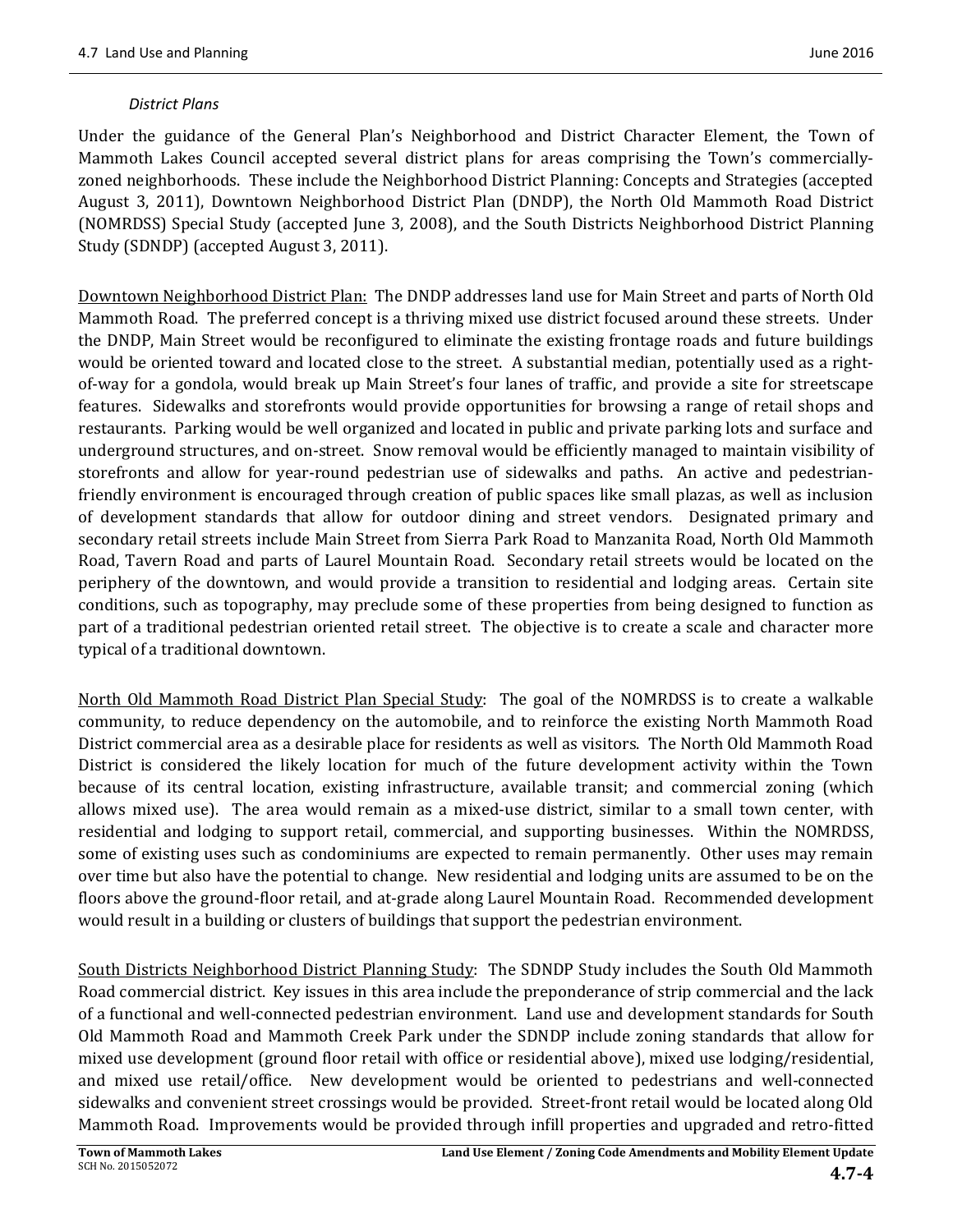existing shopping centers. Parking would a combination of on-street, off-street, and shared parking facilities. Building massing would be organized to bring properties to the street edge, while including more generous upper-story setbacks that protect views to the Sherwin Range. "Feet-first" infrastructure such as multi-use paths and sidewalks would be continuous throughout the district. Transit would be encouraged and accommodated throughout South Mammoth with necessary pull-outs, shelters, and signage. Under the SDNDP, transit hubs and stops would be coordinated with areas of higher density and adequate parking facilities. 

Neighborhood District Planning: Concepts and Strategies: This document sets forth concepts for the integrated districts of Downtown, including Main Street and North Old Mammoth Road and South Old Mammoth Road. This plan is rooted in the guiding principles and policy directions established in the General Plan and Community Vision, $6$  which anticipates the (i) design of places where people want to be in which distinctive, vibrant and walkable mixed use districts and centers are a focus of activity, and contain a mixture and diversity of uses, and provide a well-designed, attractive and comfortable built environment; (ii) implementation of program and development standards to support and reinforce the desired character and function of the district; (iii) development of publicly-owned catalyst sites to jump-start desirable development; and (iv) building of momentum through partnership between the Town and private investment. 

Accepted and consensus planning concepts and strategies are to create a thriving destination resort community with residential neighborhoods oriented around a series of distinct, connected and vibrant mixed use districts, including the Downtown, which provide a range of shopping, dining, services, and employment opportunities. It is expected that "feet-first" mobility, including a balance between auto, pedestrian, bicycle, and transit modes, would be supported. Walkable nodes, with approximate radii of 1,000 feet would be located along sections of Main Street. The concept for South Old Mammoth Road also anticipates a walkable retail/commercial street with an emphasis on arts, entertainment and events. The mixed use centers along Main Street (Downtown) and Old Mammoth Road corridors would include wellproportioned public street with a strong pedestrian-oriented retail frontage at the street edge, generous sidewalks and streetscape features most often seen as traditional "downtown" and "main street"" contexts.

#### *(ii) Land Use Element*

The policies of the Land Use Element describe and determine how the community will retain its community character and small town atmosphere while enhancing its success as a destination resort. Policies embrace principles such as creating walkable communities, mixed land uses, providing a variety of transportation choices, and taking advantage of compact building design. Subtopics include (i) Livability, (ii) Housing, (iii) Small Town Character, (iv) Accommodations and Community Amenities, and (v) Urban Growth Boundary. Community goals for the Land Use Element include being stewards of the Town's character and natural surroundings; increasing the housing supply for the workforce; designing neighborhoods and districts for walking through the land use pattern and form; and maintaining the Urban Growth Boundary to ensure a compact urban form and protection of natural and outdoor recreational resources.

 *6* Town of Mammoth Lakes Neighborhood District Planning Concepts and Strategies Plan, August 3, 2011, page 3.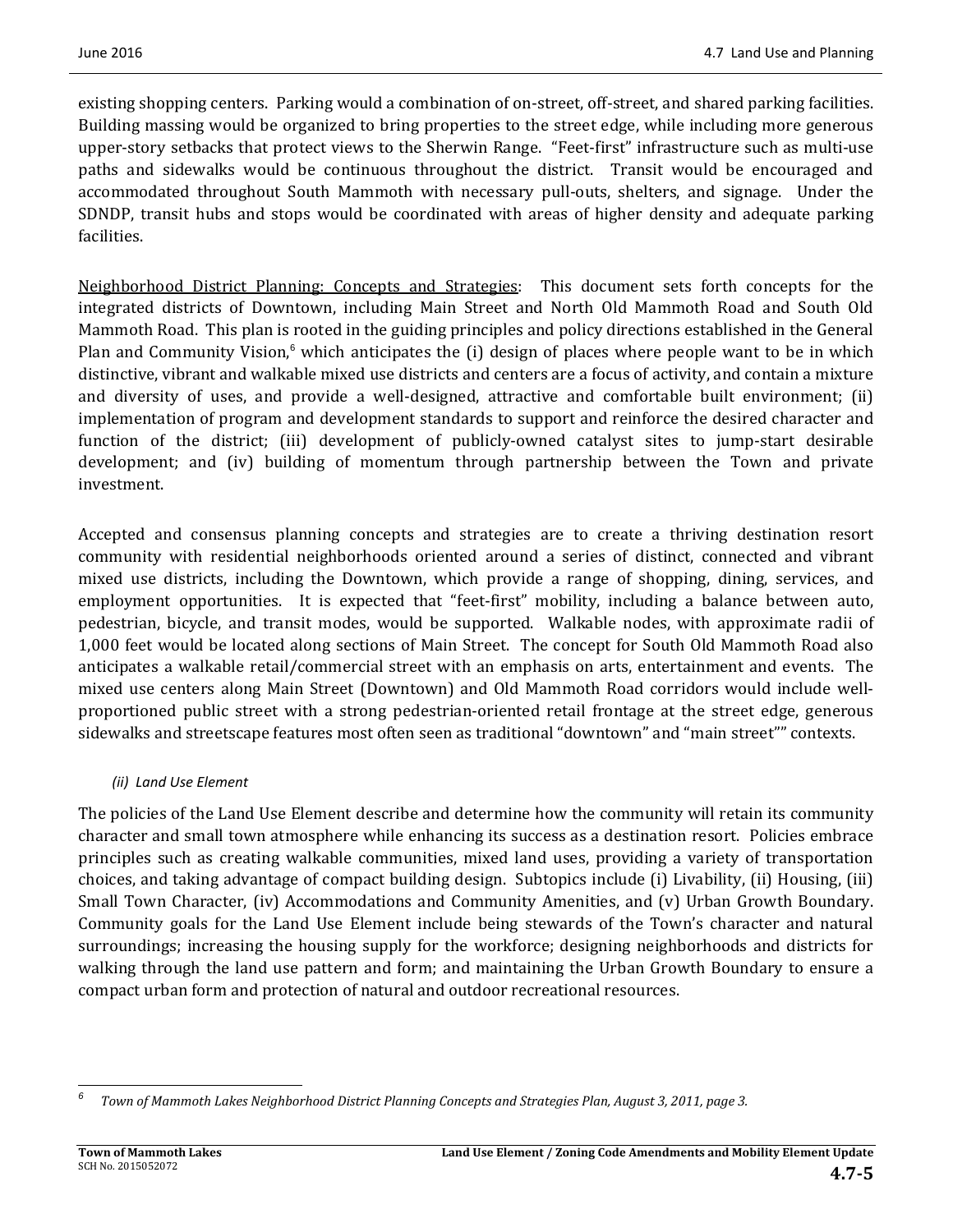Land use designations in the General Plan correspond to a range of uses, including varying densities of residential uses, commercial (C-1 and C-2) and other resort, industrial, various specific plans, and national forest. 

#### *(iii) Mobility Element*

The intent of the adopted Mobility Element is to achieve an integrated multi-modal transportation system that serves the various needs of residents, employees and visitors and to ensure that Mammoth Lakes will be connected, accessible, uncongested and safe with emphasis on feet first, public transportation second, and car last. The Mobility Element anticipates that movement throughout the Town will be improved through measures to increase and improve transportation options; reinforce feet first; connect sidewalks and trails to transit and parking facilities; encourage alternate transportation. Component plans have been adopted to implement the community goals of the adopted Mobility Element as well as contain and address specific policies from the Mobility Element Update. These include the Pedestrian Master Plan, Trails System Master Plan, and the General Bikeway Master Plan.

#### *Trails System Master Plan*

The Trails System Master Plan (October 19, 2011) (TSMP) envisions an integrated system of infrastructure and programs that support recreation and mobility simultaneously, by seamlessly connecting homes, hotels, businesses, recreation nodes, and backcountry experiences. The TSMP includes a strong focus on providing facilities that will improve access to trails from all modes of transportation. In addition to new trails, paved pathways, signage and wayfinding and associated amenities. The TSMP also includes suggestions for other improvements such as sidewalks, crosswalks, bus stops, bike lanes, bicycle parking, summer maintenance, and snow removal.

Objectives of the TSMP include (i) identifying necessary improvements relative to pedestrian safety, convenience and comfort; (ii) updating the General Bikeway Plan and developing an on-street bikeway network that enhances bicyclist safety, convenience and comfort; (iii) ensuring that pedestrians and bicyclists can access the public transit system safely, conveniently and comfortably; and that public transit serves all key recreation nodes; and (iiii) providing the information necessary for residents and visitors to navigate. The TSMP also supports pedestrian-oriented development and 10-foot sidewalks along Main Street, and recommends bike lanes in Main Street as an interim solution for closing a gap in the primary paved path system. General recommendations include a minimum sidewalk-to-major roadway ratio of 1.6 to 1 to be achieved by including sidewalks on both sides of all arterials and on one side of all collector streets. Mid-block pedestrian connectors would be considered in high pedestrian activity areas. The TSMP also includes a bike route plan and a bicycle parking component and addresses signage and wayfinding for multiuse paths, bike lanes, bike routes, pedestrian facilities, soft-surface trails, and easements. A goal of the TSMP is to develop a year-round maintenance plan, to prioritize snow removal on paved paths and sidewalks, to preserve pavement markings, and to coordinate between roadway and sidewalk snow removal.

#### *Pedestrian Master Plan*

The Pedestrian Master Plan (adopted April 16, 2014) guides the future development and enhancement of pedestrian facilities within the Town and is intended to follow the goals, policies, and actions of the Mobility Element related to pedestrian infrastructure. The Pedestrian Master Plan outlines specific locations for future sidewalks and promenades, which would result in an estimated 6.7 miles of new sidewalks. The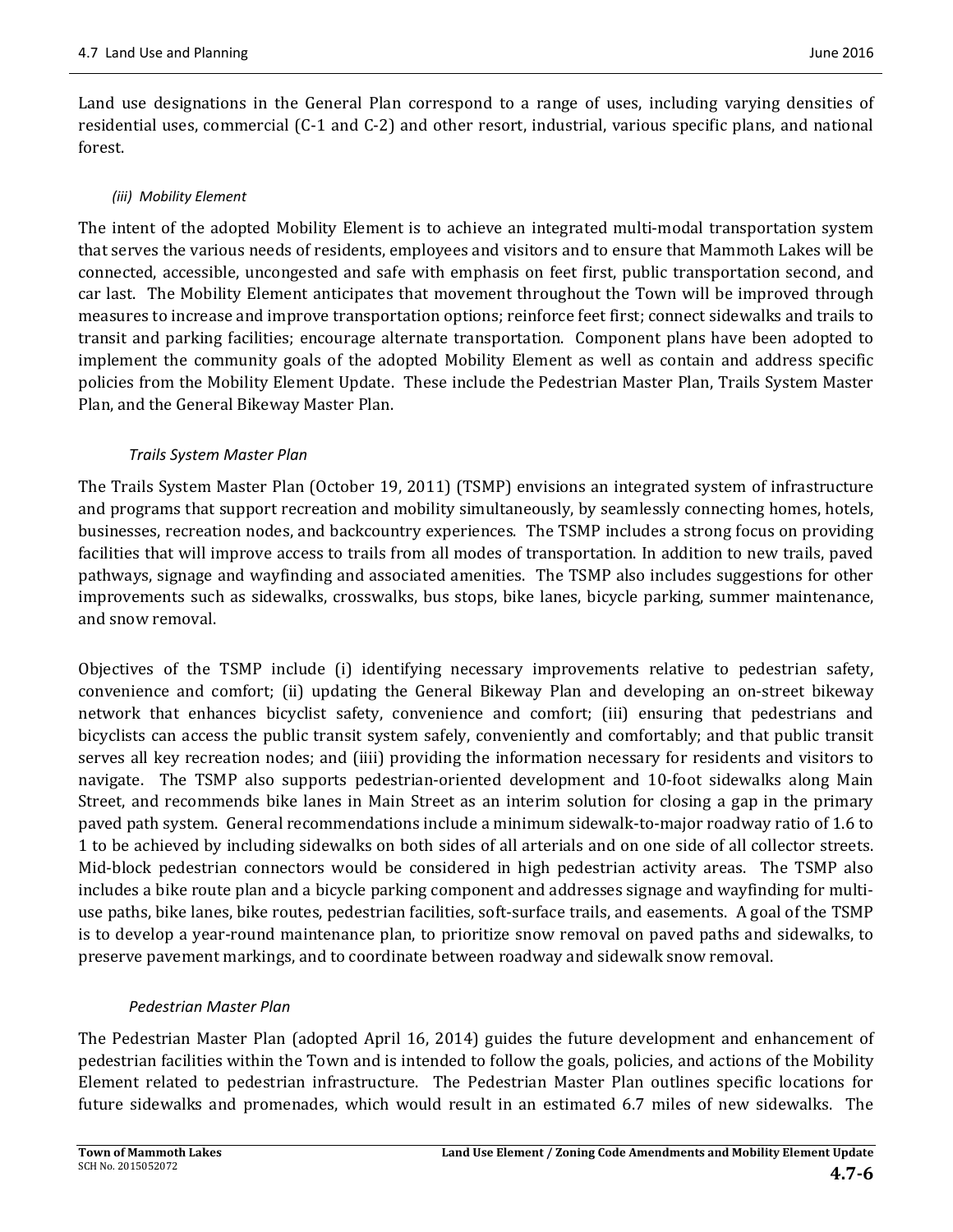Pedestrian Master Plan also recommends sidewalk buffers in key locations, traffic calming devices along Main Street and Old Mammoth Road, furnishings around traffic stops, connectivity and expanded network of multi-use paths. Other recommendations include improved mid-block connection with active warning beacons and pedestrian access at intersections; ADA-compliant staircases and ramps, as needed; maintained crosswalk markings; traffic signals at key pedestrian crossings; improved intersection geometry; pedestrian underpasses and bridges; pedestrian access at construction zones; use of materials suitable to the climate; split pedestrian crossings; curb extensions; improved visibility and lighting in key areas; pedestrian warning signs at key locations; and improved wayfinding for tourists within the Town boundaries.

### *General Bikeway Master Plan*

The General Bikeway Master Plan (GBMP) (adopted April 16, 2014) is a blueprint for making bicycling an integral part of daily life in Mammoth Lakes. A primary goal of the GBMP is to facilitate bicycling for transportation and recreation and to support "feet first" objectives. GBMP recommendations include improving existing conditions to meet town standards, to create a safe and comfortable cycling environment that is accessible to cyclists of all ages, possibly narrowing vehicle travel lanes (from 12-foot lanes to 10- or 11-foot lanes) to provide on-street paths. Objectives also include requiring or improving signage and pavement markings and designating low-volume routes as shared facilities. GBMP recommendations include studying the use of bicycle boulevards on key residential streets, improving bicycle safety at signalized intersections; studying a bicycle sharing program; constructing additional multi-use paths, implementing bicycle parking in key locations, and providing cyclist-oriented lockers, showers, and staging areas, where appropriate and feasible.

# **(b) Town of Mammoth Lakes Municipal Code, Title 17**

The Town of Mammoth Lakes Zoning Code is contained in Title 17 of the Mammoth Lakes Municipal Code (MLMC). The purpose of the Zoning Code is to carry out the goals, objectives and policies of the Mammoth Lakes General Plan by classifying and regulating the uses of land and structures within the Town of Mammoth Lakes. Additional purposes set forth in Section 17.04.020 are to implement the General Plan by encouraging the uses of land as designated by the General Plan; provide standards for the orderly growth and development of the Town; require high quality planning and design for development that enhances the visual character of the Town, avoids conflicts between land uses, enhances functionality and safety, and preserves the scenic qualities of the Town by maintaining adequate open space; conserve and protect the natural resources of the Town, its natural beauty and significant environmental amenities; encourage a range of transportation options with a strong pedestrian emphasis and emphasize connectivity, convenience, and alternatives to use of personal vehicle; assist in reducing dependence on the automobile by fostering development that is compact in form, and pedestrian-oriented; and create a comprehensive and stable pattern of land uses upon which to plan transportation, water supply, sewerage and other public facilities and utilities.

Chapter 17.24 of the MLMC sets forth regulations, including permit requirements, maximum building heights, setback requirements, floor areas, and other guides and restrictions pertinent to commercial zoning districts. The purpose of Chapter 17.24 is to achieve the purposes outlined in the Neighborhood and District Character Element of the 2007 General Plan, specific to the Main Street and Old Mammoth Road Districts. MLMC Section 17.24.010 defines the Town's commercially-zoned designations as Downtown (D), Old Mammoth Road (OMR), and Mixed Lodging/Residential (MLR). Section 17.24.010 describes the purposes of the individual commercial zoning districts and the manner in which they are applied as follows: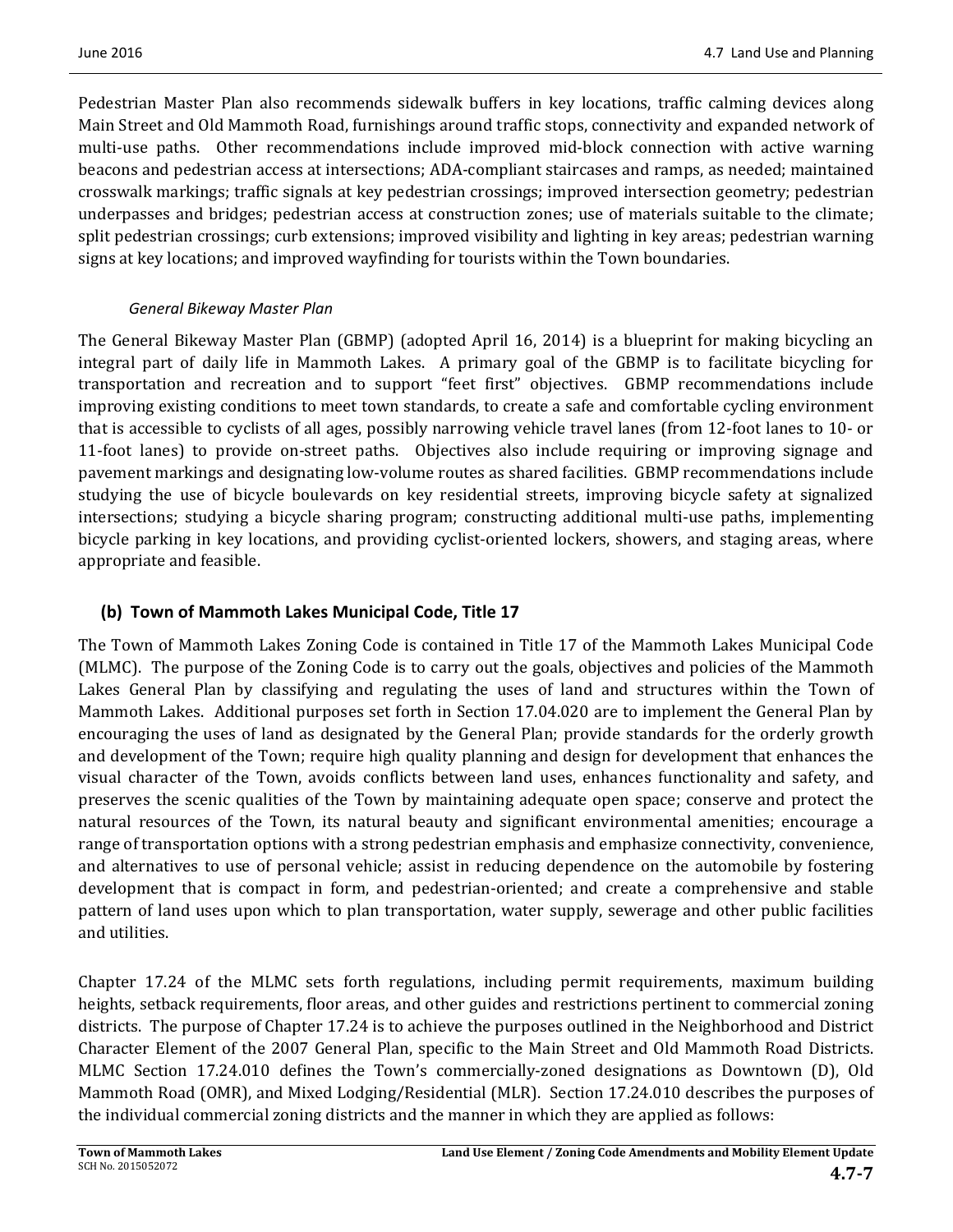- Downtown (D) District is intended to provide a thriving mix of residential, non-residential, and lodging uses and a distinctive gateway entry into town, with a focus on ground-level commercial uses and active frontages. The development standards are intended to concentrate development along Main Street with a focus on shop front buildings that frame the street and provide an animated, pedestrian-friendly environment with high visual quality. The current maximum FAR is 2.5. Lodging development has a maximum density of 80 rooms per acre. Residential development has a maximum density of 12 units/acre. The D zoning district is consistent with the Commercial 2 (C-2) land use designation of the General Plan. (This section is subject to the Project's proposed Zoning Code Amendment regarding units/acre.)
- Old Mammoth Road (OMR) District is intended as an arts and culture district oriented toward medium scale commercial development along Old Mammoth Road, emphasizing community serving retail, artist galleries, office and service uses. It is intended to encourage a mix and intensity of uses in a pedestrian-scaled environment at a scale and form that is appropriate to its neighborhood context and adjacent residential uses and forms. The maximum FAR is 2.5. Lodging development has a maximum density of 80 rooms/acre. Residential development has a maximum density of 12 units/acre. The OMR zoning district is consistent with the Commercial  $2$  (C-2) land use designation of the General Plan. (This section is subject to the Project's proposed Zoning Code Amendment regarding units and rooms/acre.)
- Mixed Lodging/Residential (MLR) District is intended to allow one or more of a variety of lodging, residential, and non-residential uses to encourage a mix of uses and emphasize transient occupancy. The maximum FAR is 2.5. Lodging development has a maximum density of 80 rooms per acre. Residential development has a maximum density of 12 units per acre. The MLR zoning district is consistent with the Commercial 1 (C-1) land use designation of the General Plan. (This section is subject to the Project's proposed Zoning Code Amendment regarding units/acre.)

Allowed uses and permit requirements for the commercial zones are set forth in MLMC Section 17.24.020. Under this code section, commercial uses, multi-family residences, live-work units, and mixed use are permitted. However, multi-family residences and live-work units are not allowed on the ground floor along Primary and Secondary Active Frontages in the D and OMR zones. (Primary Active Frontages occur along sections of Main Street and Old Mammoth Road and Secondary Active Frontage occur along sections of Main Street, Old Mammoth Road, Tavern Road, Meridian Boulevard and Chateau Road.) Although multi-family uses are permitted by right in the MLR zone, these are subject to MLMC, Chapter 17.52 (Standards for Specific Land Uses and Activities) applicable to multi-family residential Projects.

Section 17.24.030, Commercial District Development Standards, regulates building density, frontage improvements, building placement requirements, building face height, location of parking, and access for commercial properties. Section 17.24.030.B requires new development to provide street frontage improvements in accordance with adopted Town Plans (i.e. Pedestrian Master Plan, Bikeway Master Plan, etc.), including but not limited to sidewalks, bike lanes, paths, bus stops, and other typical frontage improvements. Under this code section, except where occupied by a building or used for building access, the property frontage, for a depth of 10 feet from the property line, shall be improved so that it functions as a wider public sidewalk; utilized for active outdoor uses such as outdoor dining, or improved with landscaping, public art, and/or pedestrian amenities such as outdoor seating.

Section 17.24.030.D requires a minimum step-back of 10 feet at the building face to the next higher story, except that a maximum of 20 percent of the length of the building face may exceed the maximum building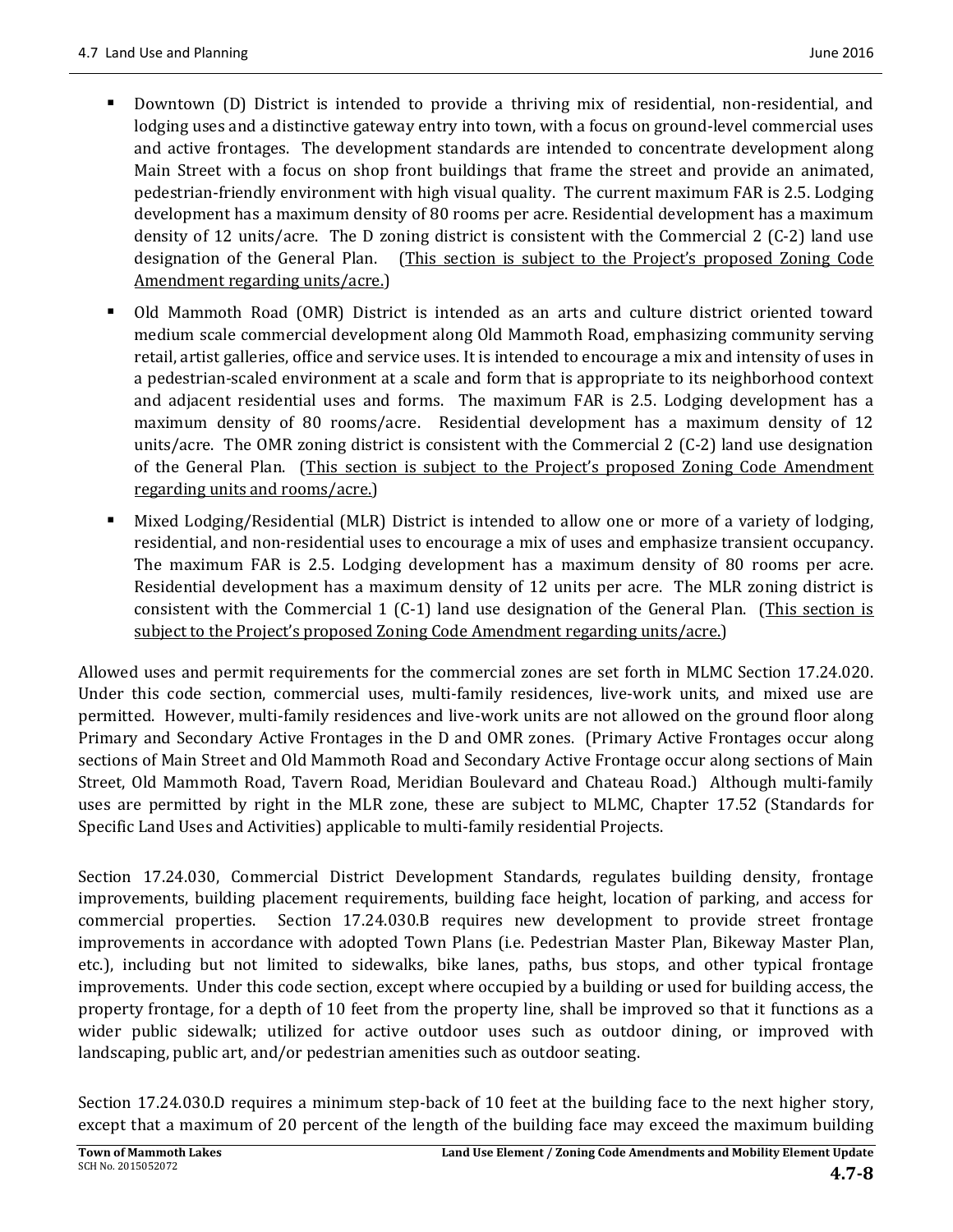face height by up to 10 feet without a step-back; and an additional 20 percent of the length of the building face may exceed the maximum building face height by up to 20 feet without a step-back. Section 17.24.030.E establishes limitations on the location of parking. Under this code section, buildings shall be placed as close to the street as possible, with parking underground, behind a building, or on the interior side or rear of the site. Parking may be located within the required setback, provided that the parking is underground or submerged, screened along the public right-of-way with a wall, hedge, trellis, and/or landscaping, the buildings are built close to the public sidewalk to the maximum extent feasible; or the site is small and constrained such that underground, partially submerged, or surface parking located more than 20 feet from the street frontage is not feasible. Under Section 17.24.030.F, properties fronting Main Street that redevelop to claim an existing frontage road shall incorporate a re-routed access road to the rear of the property. The re-routed access road shall be designed to be continuous with those of adjacent properties, and to provide adequate circulation and emergency access.

Building orientation and entrance treatment is set forth in Section 17.24.040. Section 17.24.040.A establishes maximum block length and requirements for mid-block pedestrian crossings. Section 17.24.040.B, requires the following: (i) All buildings located on a public street shall be oriented toward, and have their primary entrances facing the public street, (ii) Building entrances shall be emphasized with special architectural, modulation of roof lines or landscape treatments; and (iii) Building entrances shall be designed so that snow does not shed freely into entrances and the buildup of ice and snow within pedestrian areas is minimized.

Section 17.24.040.C sets forth requirements for transparency and openings along the sidewalk for commercial buildings. Under this subsection, exterior walls facing and within 20 feet of a street, park, plaza, pedestrian walkway, or other public outdoor space shall include windows, doors, or other openings for at least 60 percent of the building wall area located between 2.5 and 8 feet above the level of the sidewalk. No wall may run in a continuous horizontal plane for more than 15 feet without an opening.

Building design is addressed in Section 17.24.040.D, which requires that buildings be designed to create a pedestrian‐friendly environment and support a vital and active public realm. Buildings must appear integrated with the natural features and existing buildings in the districts; complement the Eastern Sierra Nevada Mountain setting; and contribute to the Town of Mammoth Lakes' "village in the trees" identity. Section  $17.24.040.F$  requires on-site pedestrian circulation according to the following standards: (i) A system of pedestrian walkways shall connect all buildings on a site to each other, to on-site automobile and bicycle parking areas, and to any on-site open space areas or pedestrian amenities; (ii) Regular connections between on-site walkways and the public sidewalk shall be provided. An on-site walkway shall connect the primary building entry or entries to a public sidewalk on each street frontage. On sloping sites, the walkway between the building and the sidewalk or other public outdoor area shall be designed as usable open space with generously sized steps and landings, with features such as low risers and wide treads, and any planter boxes that include seating ledges, (iii) Direct and convenient access shall be provided from commercial and mixed-use Projects to adjoining residential and commercial areas to the maximum extent feasible while still providing for safety and security; (iv) Safe and convenient pedestrian connections shall be provided from transit stops to building entrances. This subsection also establishes design standards for pedestrian walkway. 

Section 17.24.040.G establishes standards for public open space, which must be provided for non-residential development with greater than 1,000 square feet of floor area. Open space amenities include seating,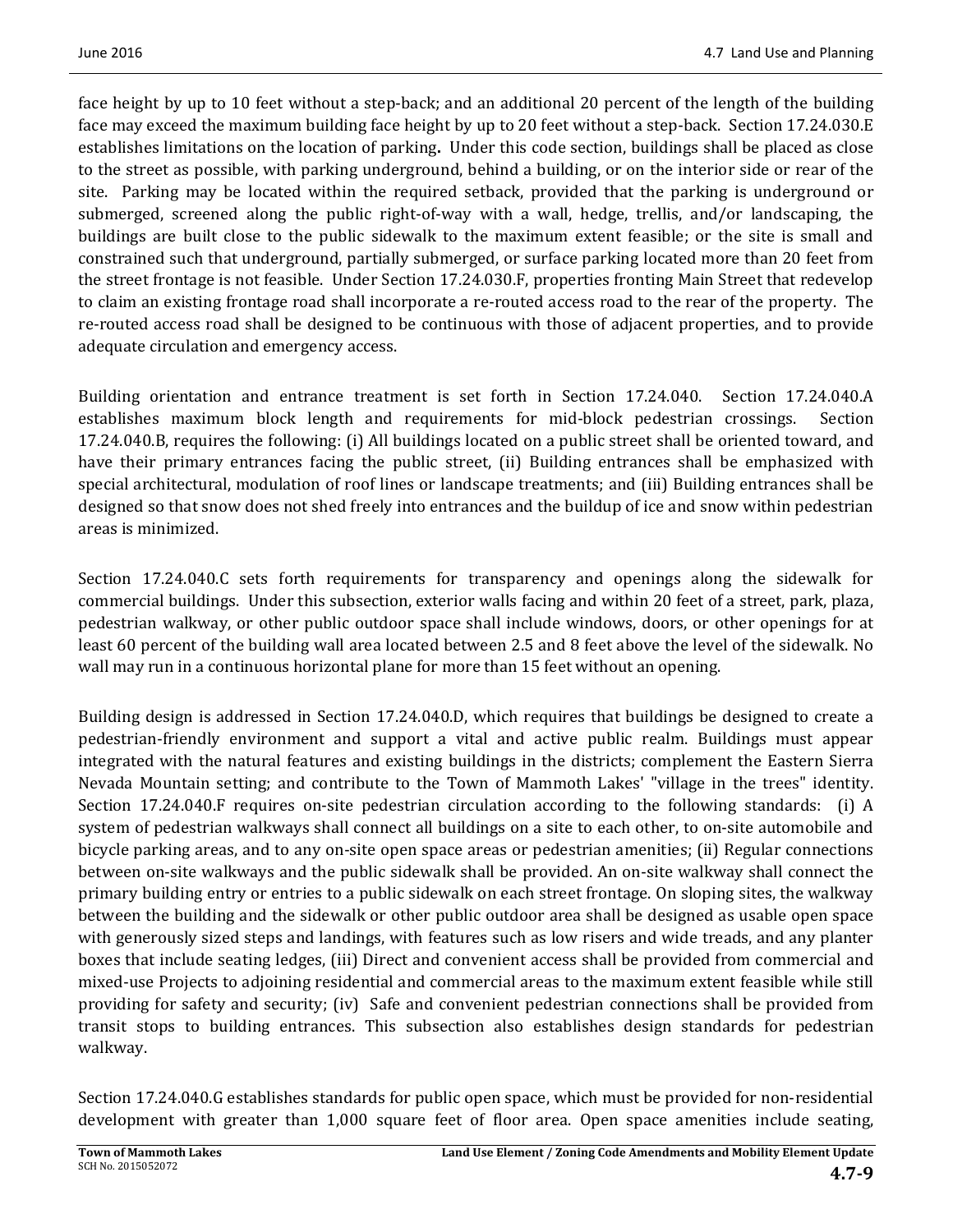usability, including but not limited to trees and other landscaping, shade structures, lighting, drinking fountains, water features, public art, signage or performance areas. Additional building and open space design features required under the Zoning Code are discussed in Section 4.A, Aesthetics, of this EIR.

**Table 4.7.***1, Town of Mammoth Lakes Municipal Code the Zoning Code Commercial District Standards,* summarizes specific standards applicable to the Town's commercially zoned areas.

# **b. Existing Conditions**

# **(1) Land Use Element/Zoning Code Amendments**

The Land Use Element/Zoning Code Amendments Study Area related to the FAR encompasses the areas designated as Commercial 1 (C-1) and Commercial 2 (C-2) in the General Plan. Current zoning in the commercial district is D, OMR and MLR, as illustrated in **Figure 2-3**, *Zoning Districts*, of this EIR. The area comprises approximately 122 acres and is centered along Main Street (State Route 203), extending from the Town's boundary on the east to an area just east of Minaret Road on the west, and along Old Mammoth Road from SR 203 to just south of Chateau Road.

# **(a) Main Street Corridor**

The Main Street corridor is defined by Main Street/Highway 203, the primary highway used by residents and visitors to enter and exit the Town. Although the paved roadway width and number of lanes varies, the Main Street right-of-way is approximately 200 feet wide along the majority of the corridor. Discontinuous twoway frontage roads, which provide access to commercial uses along the street, parallel Main Street along much of its south side and parts of the north side. The overall characteristic of developed properties along Main Street is of one- to three-story buildings set back behind access roads and surface parking lots. Uses are varied, and include medium scale strip-commercial developments, stand-alone, single-use commercial and office uses, motels and some residential uses. A mix of architectural styles include alpine-inspired pitched roofs and buildings representing the aesthetics of the 1970's and 1980's when many of Main Street's commercial and lodging Projects were developed. Stand-alone buildings, dominant street front parking, and the access roads, remove development from the street and evoke an automobile-oriented strip commercial aspect to the street. Although forested areas remain along Main Street on some of undeveloped parcels, tree cover in other areas is intermittent. On developed parcels, trees are often limited to single specimen trees or small tree clusters.

Transit stops are placed at various locations on both sides of Main Street. Pedestrian infrastructure, primarily consisting of sections of a pedestrian path, has been developed over time. While the path is generally complete along the eastern end of Main Street, it is not continuous, requires street crossings from north to south, and does not exist along the west end of Main Street. The transit shelter on Main Street lacks sidewalk access.<sup>7</sup> Pedestrian-activated crossing signals are in place at the Post Office and Laurel Mountain Road. Main Street ascends in elevation from east to west and significant grade changes are found from north to south at the west end of Main Street. The east portion, east of Old Mammoth Road, is relatively flat. Broad views of Mammoth Mountain to the west and/or the Sherwin Range to the south are visible at certain vantage points along Main Street.

 *7 Town of Mammoth Lakes, Downtown Concept for Main Street, Chapter 3, September 1, 2010, page 25.*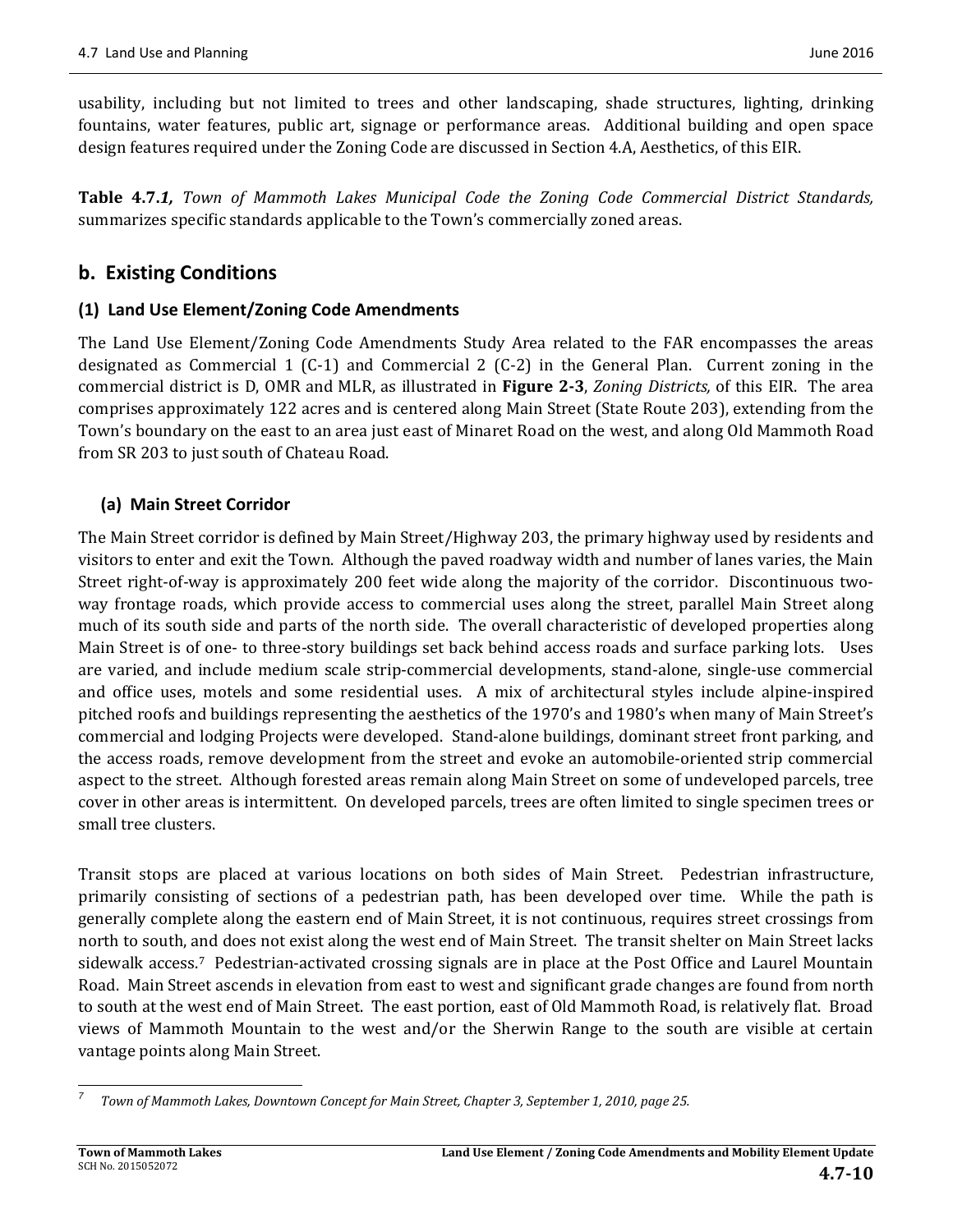#### **Table 4.7‐1**

#### **Town of Mammoth Lakes Municipal Code the Zoning Code Commercial District Standards (Based on MLMC Tables 17.24.030‐1 through 17.24.030‐4)**

|                                                                                            |                                                                                                                        |                                    | <b>Mixed</b><br>Lodging/Residential                                                                   |
|--------------------------------------------------------------------------------------------|------------------------------------------------------------------------------------------------------------------------|------------------------------------|-------------------------------------------------------------------------------------------------------|
| <b>Development Feature</b>                                                                 | Downtown ("D")                                                                                                         | <b>Old Mammoth Road</b><br>("OMR") | ("MLR")                                                                                               |
| Lot Area                                                                                   | 10,000 square feet                                                                                                     |                                    |                                                                                                       |
| Lot Area, corner lot                                                                       | 11,000 square feet                                                                                                     |                                    |                                                                                                       |
| Floor Area Ratio ("FAR")                                                                   | Maximum 2.5, applicable to entire development                                                                          |                                    |                                                                                                       |
| Residential                                                                                | Maximum 12 units per acre                                                                                              |                                    |                                                                                                       |
| Single Room Occupancy ("SRO")                                                              | Maximum 48 rooms per acre                                                                                              |                                    |                                                                                                       |
| Lodging, fractional, and timeshare<br>development                                          | Maximum 80 rooms per acre                                                                                              |                                    |                                                                                                       |
| Minimum setbacks on Main Street<br>and Frontage Road                                       | 0 feet                                                                                                                 |                                    |                                                                                                       |
| Other designated active frontage<br>areas                                                  | Property line or 15 feet back from curb, whichever<br>N/A<br>is greater                                                |                                    |                                                                                                       |
| All other streets                                                                          | 10 feet                                                                                                                |                                    |                                                                                                       |
| Interior side and rear                                                                     | 0 feet, 15 feet adjacent to a residential district                                                                     |                                    |                                                                                                       |
| <b>Building Height</b>                                                                     | 55 feet                                                                                                                | 45 feet                            | 45 feet for lots with<br>slopes of less than 10%;<br>55 feet for lots with<br>slopes greater than 10% |
| Maximum Building Face Height                                                               | 20 feet applicable to "Primary Active" frontages                                                                       |                                    |                                                                                                       |
| Maximum Building Face Height<br>along all streets and adjacent to<br>residential districts | 20 feet for 60% of the building face; 35 feet for 20% of the building face; 45 feet<br>for 20% of the building face.   |                                    |                                                                                                       |
| Stepback                                                                                   | Minimum 10 feet for building face below                                                                                |                                    |                                                                                                       |
| Ground floor, Non-residential uses                                                         | Minimum 14 feet from floor to ceiling                                                                                  |                                    |                                                                                                       |
| Ground floor, Non-residential uses                                                         | 8 feet clear from floor to ceiling                                                                                     |                                    |                                                                                                       |
| <b>Upper floor</b>                                                                         | 8 feet clear from floor to ceiling                                                                                     |                                    |                                                                                                       |
| Parking podium                                                                             | The maximum height of the parking podium visible from the street is four feet<br>from the finished grade. <sup>a</sup> |                                    |                                                                                                       |
| Setback from street property line                                                          | 20 feet                                                                                                                |                                    |                                                                                                       |
| Setback from buildings and public<br>plazas                                                | 8 feet, 5 feet walkway plus 3 feet of landscaping applicable to above ground<br>parking                                |                                    |                                                                                                       |
| Curb cuts                                                                                  | Minimized and in areas least likely to impede pedestrian circulation                                                   |                                    |                                                                                                       |
| Required snow storage                                                                      | An area equal to 60% of all parking and driveways on the site                                                          |                                    |                                                                                                       |

<sup>a</sup> Where a building sits atop a parking podium (underground parking) the building height shall be measured from the top of the parking podium provided that the building height does not increase by more than seven feet six inches (MLMC Section 17.36.060.B.1.c).

*Source: Town of Mammoth Lakes Municipal Code, PCR Services Corporation, 2015*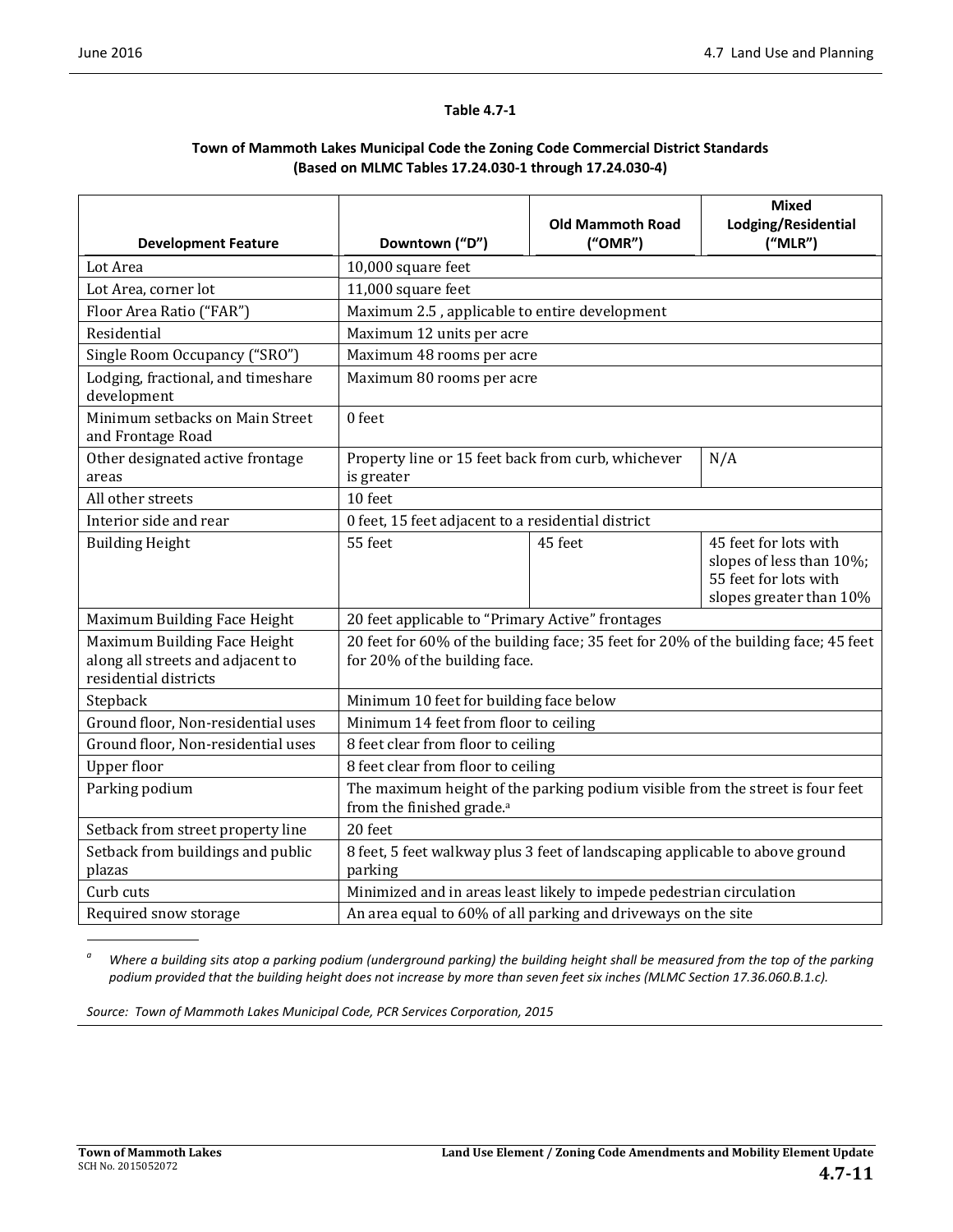#### **(b) Old Mammoth Road Corridor**

Old Mammoth Road is a three-lane arterial that extends to the south of Main Street. The corridor is largely developed with commercial uses such as retail, restaurants, gas stations, real estate offices, banks, and other services, multi-family residential, lodging, and mixed-use. Secondary commercial and residential uses are found along neighboring streets. Existing buildings are generally between one and two stories in height. The majority of parking is provided in surface lots, although more of these lots are oriented to the side or rear of commercial buildings, compared to Main Street. A street narrowing and streetscape improvement Project in the 1990's added sidewalks, lighting and landscaping along Old Mammoth Road from Main Street to Chateau Road; however, several neighboring streets lack sidewalks. Although trees are common along property boundaries and street frontages, Old Mammoth Road retains a "strip commercial" and automobile-oriented aspect, as does Main Street.

#### **(2) Mobility Element Update Study Area**

The Mobility Element Update study area corresponds to the area encompassed by the General Plan. Three boundaries define the Town, including (i) the Urban Growth Boundary (UGB), an area encompassing approximately 4 square miles and forming the nucleus of the town, (ii) the Municipal Boundary, an area encompassing approximately 24 square miles and including the Lakes Basin, Shady Rest, and most of the Mammoth Mountain Ski Area; and (iii) the Planning Area or "sphere of influence," an area encompassing approximately 125 square miles. The Municipal Boundary comprises (i) the portion of the Town containing the majority of developed community, and (ii) a separate island area not physically connected to the other municipal area and containing the Mammoth Yosemite Airport, approximately 10 miles to the east of the municipal area. Of the total approximately 24 square miles within the Municipal Boundary, approximately 4.6 square miles or approximately 2,500 acres, including the urbanized area and airport, is located within the UGB. Within the UGB, including the airport, approximately 3.5 square miles of land has been developed, leaving approximately 1.1 square miles of vacant developable land within the UGB.

In general, the Mobility Element Update Study Area is focused on the UGB, since it is the Town's focus of vehicle, cycling, and pedestrian activity. However, the Town's Planning Area includes areas in which existing or proposed facilities have direct relationship to the current municipal boundary and services. This area extends from the Whitmore Recreation Area on the east to the Mammoth Scenic Loop on the north. The Planning Area incorporates Whitmore Park, Smoky Bear Flat east of U.S. Highway 395, the Mammoth Scenic Loop Road, and other recreational areas maintained by the Town of Mammoth Lakes. The Planning Area also includes Inyo National Forest lands located within Madera County. The only vehicular access to the land within Madera County is through the Town, which provides public safety and building inspection services.

Existing land uses within the UGB are reflected in the Town's General Plan and Zoning Map. The range of uses includes mixed lodging/residential, single and multi-family residential, rural residential, mobile home, resort, open space, public/quasi public, and industrial zones. The developed UGB has the aspect of a resort community because of the presence of forest trees along property boundaries and streets; the presence of golf courses and other recreational facilities; many restaurants; the general character of businesses (e.g., real estate offices), and the North Village, which consists of a collection of hotels, high-density housing, restaurants, and access to the Mammoth Mountain gondola.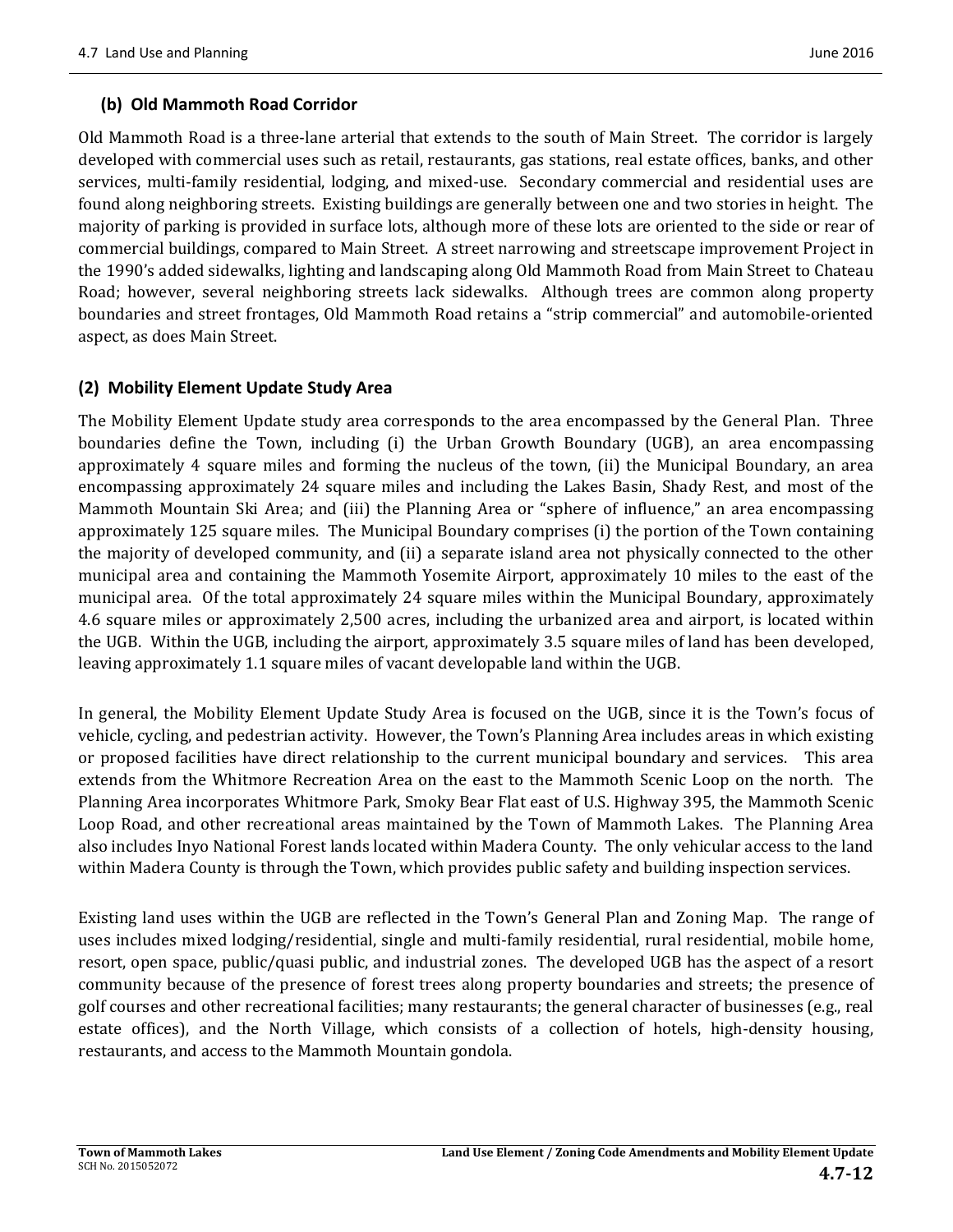# **2. METHODOLOGY AND THRESHOLDS**

# **a. Methodologyy**

The analysis of land use impacts considers the consistency of the Project with adopted and accepted plans and policies that regulate land use in the Town of Mammoth Lakes and that relate specifically to the characteristics of the Project change of intensity of permitted development in commercially-zoned areas, replacement of General Plan PAOT policies with Project Impact Evaluation Criteria (PIEC), and removing CBIZ and modifying TDR policies supported by the Land Use Element, and density constraints in the Zoning Code. It also evaluates the consistency of the Mobility Element Update with the objectives of the adopted General Plan. The analysis also takes into consideration the effects of the Project on the existing physical environment, as evaluated in respective environmental evaluation sections of this Draft EIR, and the extent to which incompatibilities or other land use changes could result in physical impacts to the environment. As discussed in the Project Description, Table 2-2, the Project's additional residential units and commercial floor area over the General Plan buildout assumes land would be available for mixed use development as a result of the vacation of the frontage road. Estimation of total floor area and residential and lodging units assume that street-facing floor area would be commercial with 25 percent of the ground floor area used for commercial purposes and 75 percent of the ground floor area could be used for non-commercial uses (i.e., residential and/or lodging).

The Project also includes adjustments to the General Plan commercial zone boundary to comply with the commercial zoning of the properties. This affects a total of seven parcels as shown in Figure 2-4, *Proposed Revisions* to the *Land Use Diagram*, in Chapter 2 of this EIR. The amendments are to correct the General Plan Land Use Diagram to be consistent with the Zoning Map which was updated in 2014. In 2014, the Downtown zone was moved further west to align with Sierra Boulevard on the north and Manzanita Road on the south. Five parcels on the north side of Main Street east of Sierra Boulevard would be amended from C-1 to C-2. In addition, there are two parcels on the south side of Main Street west of Manzanita Road, the western parcel would be changed from C-2 to C-1 and the eastern parcel would be changed from C-2 to HDR-1. These corrections are administrative components of the Project and would not result in additional inconsistencies or non-compliance. As such, these administrative changes are not directly addressed in the following evaluation.

# **b. Thresholds**

For purposes of this EIR, the Town has utilized the checklist questions in Appendix G of the *CEQA Guidelines* as thresholds of significance to determine whether the Project would have a significant environmental impact regarding land use. Based on the potential for land use impacts identified in the Initial Study, which is contained in Appendix A of this EIR, the following thresholds of significance are used in this section. The Project would result in a significant impact if the Project would:

- **LU-1** Conflict with any applicable land use plan, policy, or regulation of an agency with jurisdiction over the Project (including, but not limited to the general plan, specific plan, local coastal program, or zoning ordinance) adopted for the purpose of avoiding or mitigating an environmental effect;
- **LU-2** Conflict with any applicable habitat conservation plan or natural community conservation plan.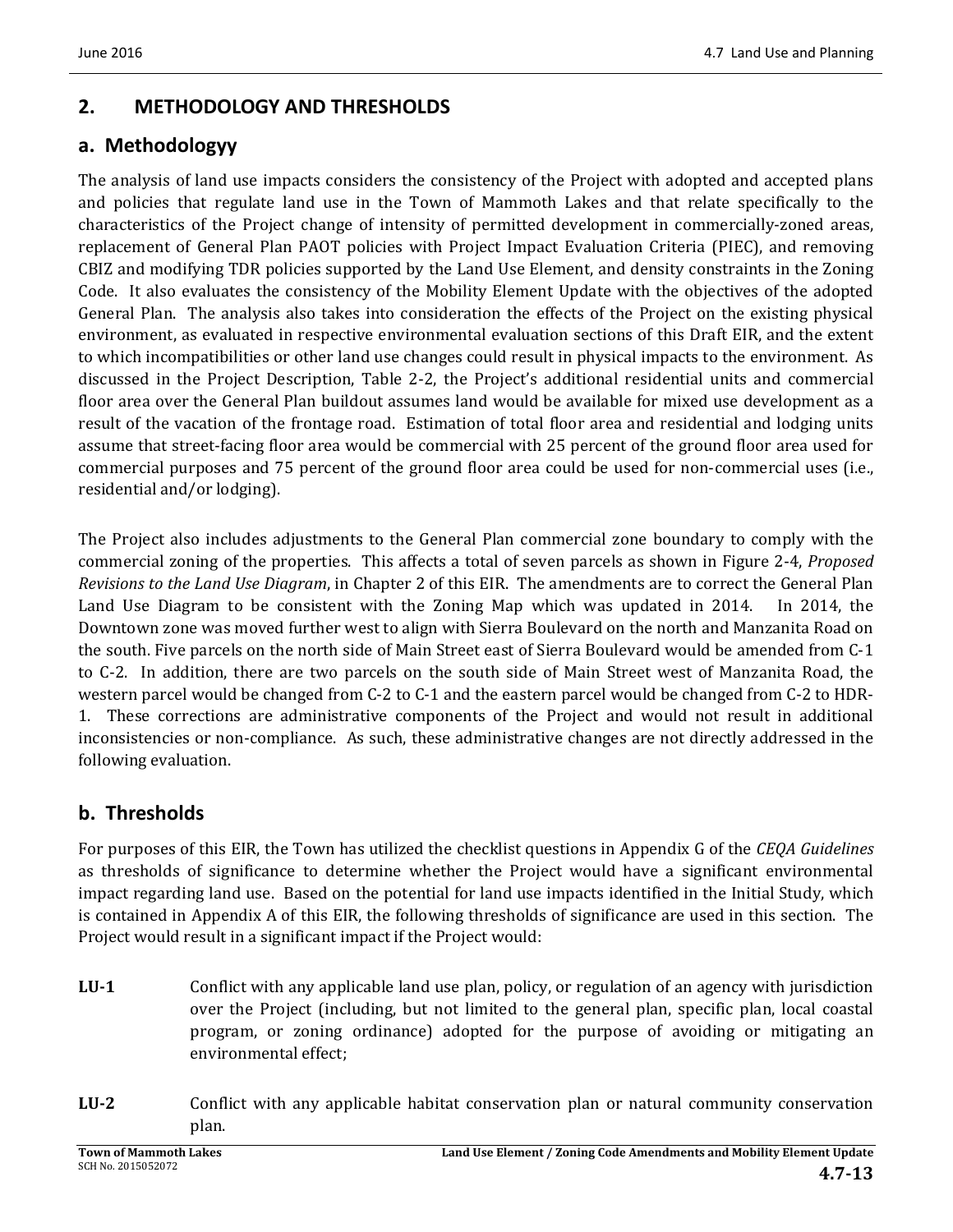As indicated in the Initial Study and summarized in Chapter 6, Other Mandatory CEQA Considerations, of the EIR, the Project would not physically divide an established community since the Land Use Element/Zoning Code Amendments address the commercial districts, which are primarily developed. Future development within the area would be infill development. The Mobility Element Update would not result in roads that would divide the community but rather would result in a complete street network including alternate modes of transportation such as pedestrian, bicycle, trails, and multi-use paths.

# **c. Applicable General Plan Goals/Policies and Adopted Mitigation Measures**

There are no mitigation measures in the adopted Mitigation Monitoring and Reporting Programs associated with the 2007 General Plan Update or the Trails Master Plan EIRs regarding land use. However, the following community goals for the Land Use Element are relevant to the Project:

#### *Livability*

**Goal L.1.** Be stewards of the community's small town character and charm, compact form, spectacular natural surroundings and access to public lands by planning for and managing growth.

- **Policy L.1.A:** Limit total peak population of permanent and seasonal residents and visitors to  $52,000$  people. (This policy is subject to the Project's proposed Land Use Element Amendment).
- **Policy L.1.B:** Require all development to meet community goals for highest quality of design, energy efficiency, open space preservation, and promotion of a livable, sustainable community. Development that does not fulfill these goals shall not be allowed.
- **Policy L.1.C:** Give preference to infill development.

#### *Housing*

**Goal L.2.** Substantially increase housing supply available to the workforce.

- **Policy L.2.A:** Emphasize workforce housing for essential public service employees, such as firefighters, police, snow removal operators, and teachers.
- **Policy L.2.B:** Encourage a mix of housing types and forms consistent with design and land use policies.
- **Policy L.2.C:** Rehabilitate existing housing and build new housing for workforce housing.
- **Policy L.2.D:** For housing development Projects where all units are deed restricted for workforce housing, a density bonus may be granted in addition to any bonus granted pursuant to the State Density Bonus Law up to a combined bonus of twice the density identified for the designation in which the Project is located.

#### *Small Town Character*

**Goal L.3.** Enhance livability by designing neighborhoods and districts for walking through the arrangement of land uses and development intensities.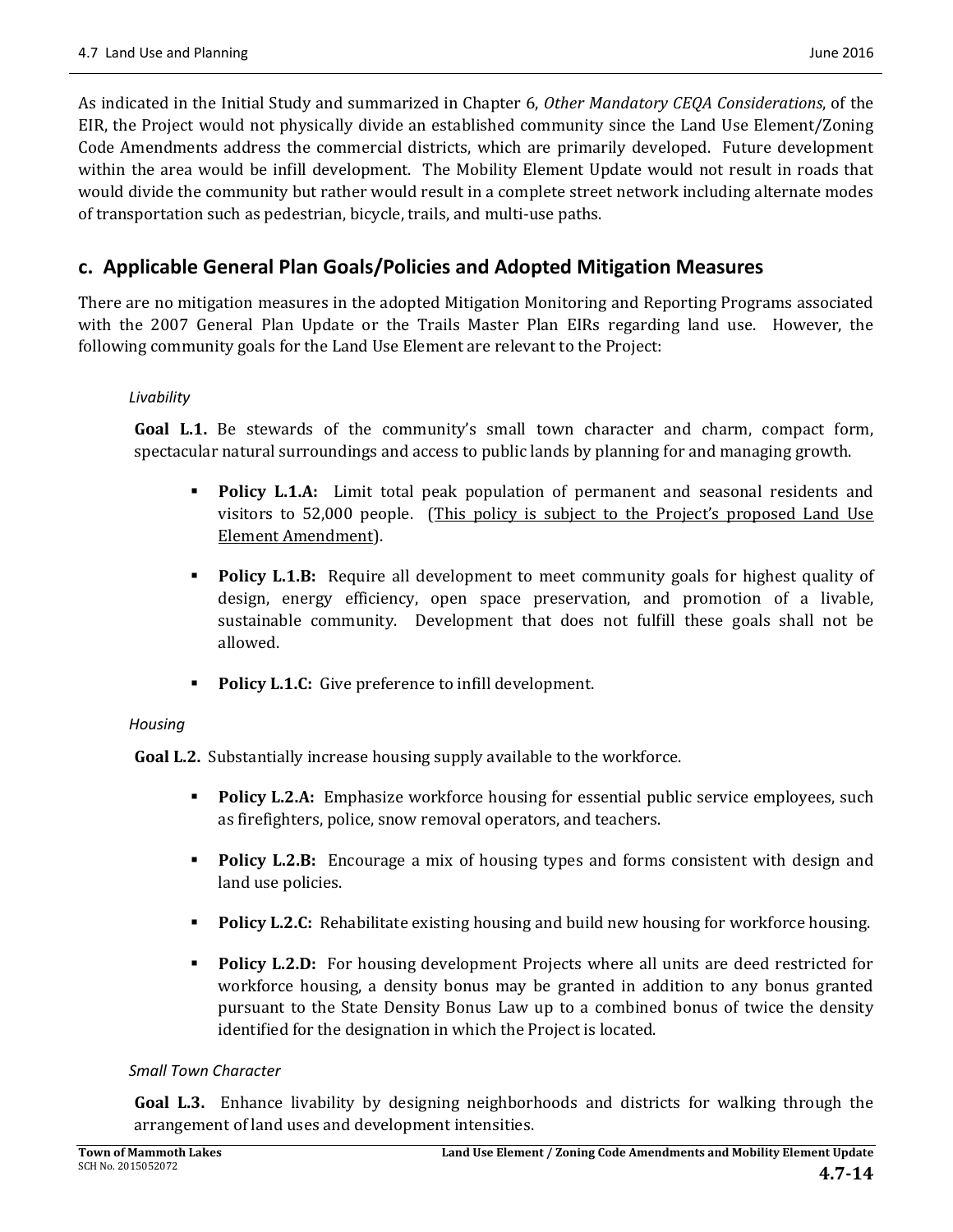- **Policy L.3.A:** Achieve a diversity of uses and activities and efficient use of land by maintaining a range of development types.
- **Policy L.3.B:** Develop vital retail centers and streets.
- **Policy L.3.C:** Encourage development of small neighborhood-serving retail and services dispersed through town.
- **Policy L.3.D:** Encourage outdoor dining in resort and commercial districts to increase street level Animation.
- **Policy L.3.E:** Require a minimum amount of development in the Main Street, Old Mammoth Road, and Shady Rest Districts to ensure supplies of housing for employees and to reduce automobile trips.
- **Policy L.3.F:** Ensure appropriate community benefits are provided through district planning and development Projects.
- **Policy L.3.G:** Do not allow the transfer of unused density from built parcels.
- **Policy L.3.H:** Density may be clustered or transferred within clearly articulated district, master, and specific plans to enhance General Plan goals and policies. Development rights may also be transferred between districts when that transfer furthers protection of identified environmentally sensitive areas. (This policy would be modified by the Project's proposed Land Use Element Amendment.)

#### *Accommodations and Community Amenities*

**Goal L.4:** Be the symbolic and physical heart of the Eastern Sierra: the regional economic, administrative, commercial, recreational, educational and cultural center.

**Goal L.5:** Provide an overall balance of uses, facilities and services to further the town's role as a destination resort community.

- **Policy L.5.A:** Encourage and support a range of visitor accommodations that include a variety of services and amenities.
- **Policy L.5.B:** Locate visitor lodging in appropriate areas.
- **Policy L.5.C:** Ensure there are an adequate number of units available for nightly rental.
- **Policy L.5.D:** Encourage rehabilitation and renovation of existing visitor accommodations.
- **Policy L.5.E:** Development shall complement and diversify the range of resort community activities and amenities.
- **Policy L.5.F:** Require all multi-family, resort, and specific plan development to include activities, amenities and services to support long-term visitation.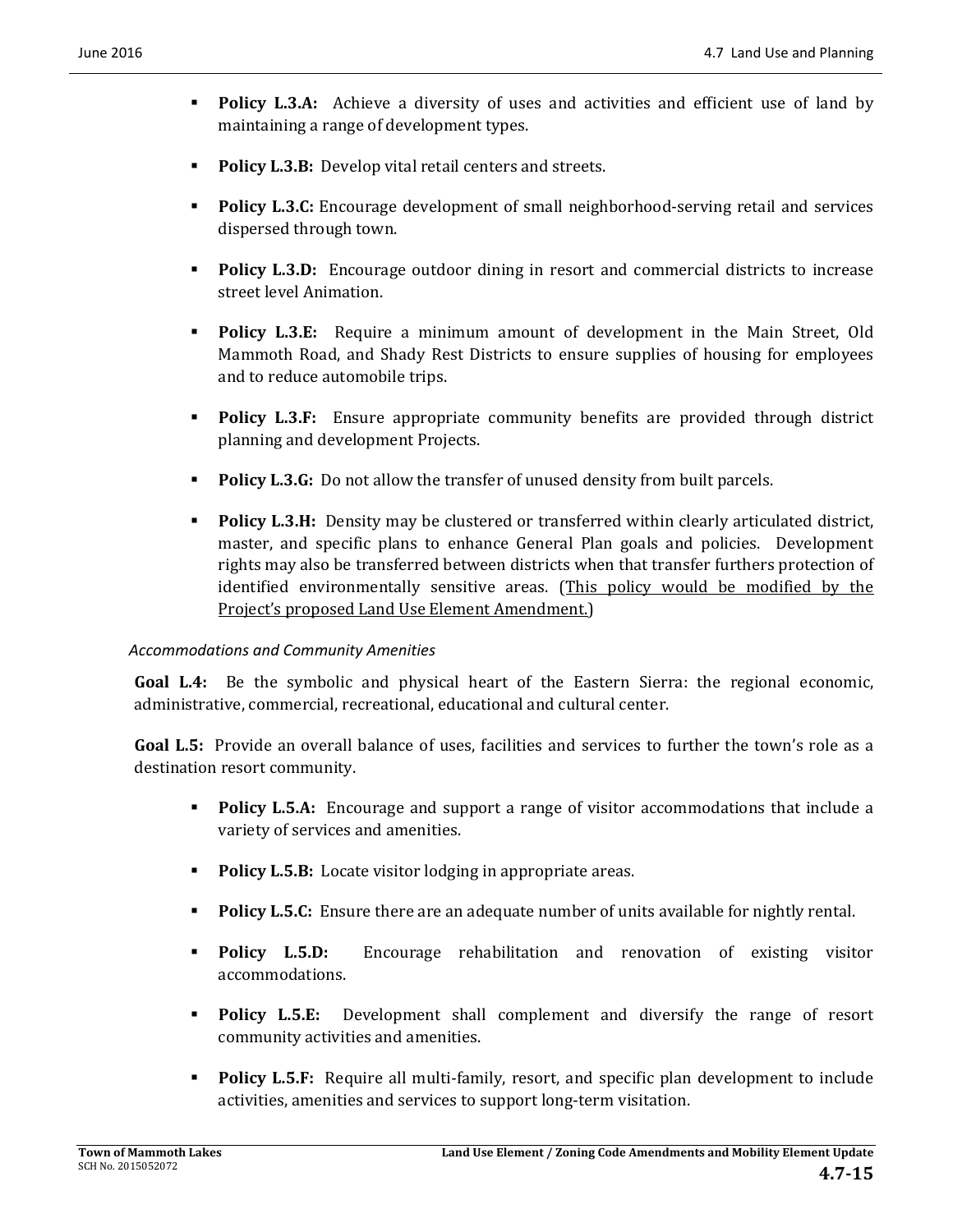**Policy L.5.G:** In the C-1 and C-2 designations, density may be increased to no more than twice the density for hotel, motel, and similar transient lodging Projects that specifically enhance the tourism, community, and environmental objectives of the Town. This enhancement must be through the provision of amenities, services, and/or environmental benefits above and beyond those required to meet the incremental demands of the Project. These amenities, services, and environmental benefits include, but are not limited to those listed under "Community Character" on page 24 of the General Plan. Any such increase shall further the Community Vision, shall be consistent with the discussion of "Build-out" on page 37 of the General Plan, shall be consistent with approved District Plans, and shall be subject to such rules, processes, and findings as may be adopted by the Town Council in its sole discretion. (This policy is subject to the Project's proposed Land Use Element Amendment.)

#### *Urban Growth Boundary*

**Goal L.6:** Maintain the Urban Growth Boundary to ensure a compact urban form; protect natural and outdoor recreational resources; prevent sprawl.

- **Policy L.6.A:** No residential, commercial, or industrial development is permitted outside the Urban Growth Boundary (UGB) (identified in Figure 4 of the General Plan).
- **Policy L.6.B:** Recreation facilities, other public facilities, and public utility installations may be permitted outside of the UGB when determined to be in the public interest and compatible with other Town goals.
- **Policy L.6.C:** The Town shall work collaboratively with Mono County, Inyo National Forest, and the Bureau of Land Management to ensure that land uses occurring adjacent to the Urban Growth Boundary are compatible with Town goals.
- **Policy L.6.D:** Support land exchanges for existing special uses that maintain the integrity of the General Plan and promote Town policies when determined to be in the public interest and compatible with other Town goals.
- **Policy L.6.E:** National Forest lands that are exchanged into private ownership will be included within the UGB whether or not they are contiguous with the UGB.
- **Policy L.6.F:** The Town may consider adjustments to the UGB that do not increase the acres of developable land of Mammoth Lakes, are contiguous to the UGB, and are otherwise in the public interest.
- **Policy L.6.G:** Coordinate with agencies undertaking planning or development activities outside of the UGB and within the Town's Planning Area.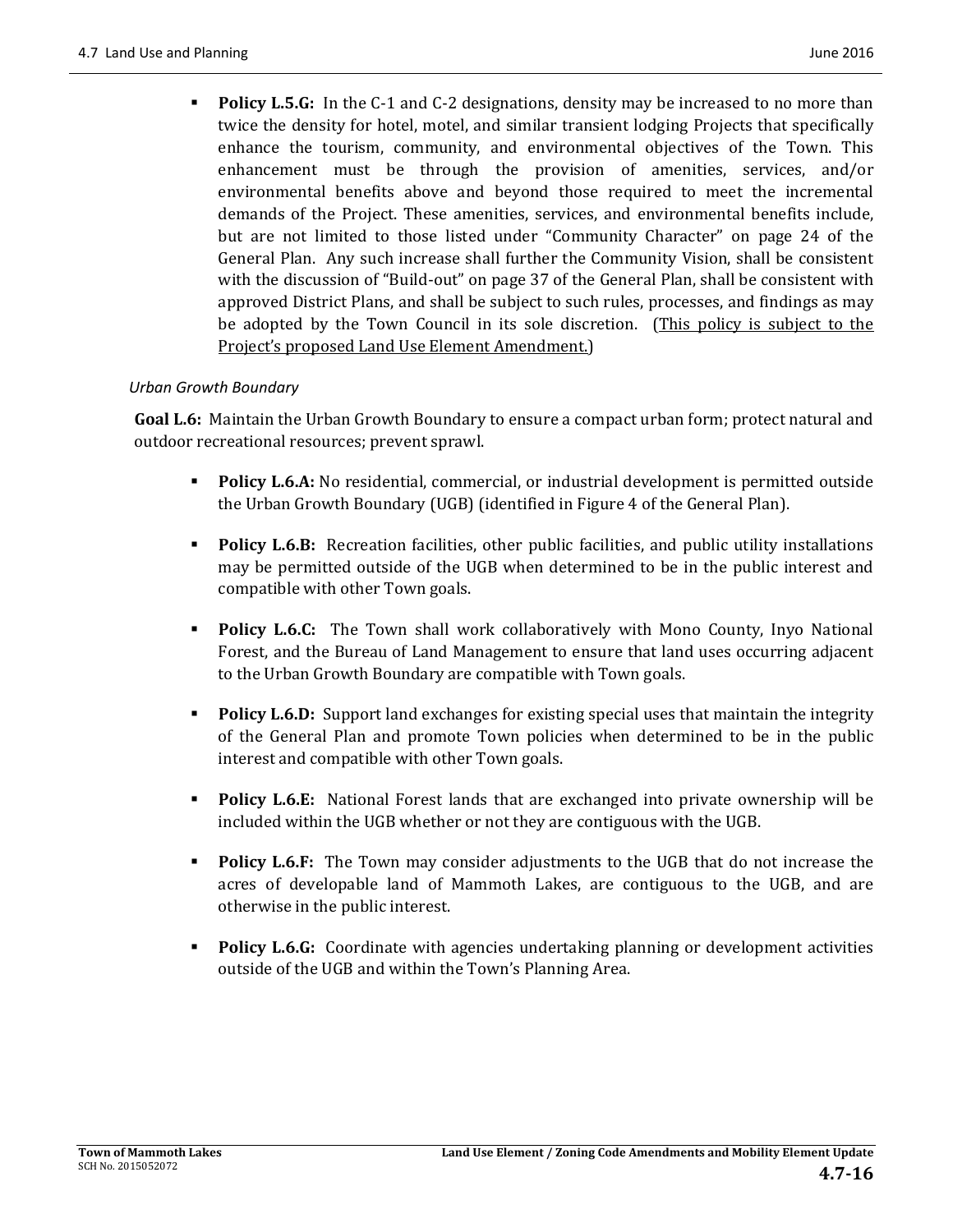# **3. ENVIRONMENTAL IMPACTS**

**Threshold LU-1** The Project would result in a significant impact if the Project would conflict with any applicable land use plan, policy, or regulation of an agency with jurisdiction over the Project (including, but not limited to the general plan, specific plan, local coastal program, or zoning ordinance) adopted for the purpose of avoiding or mitigating an environmental effect.

*Impact Statement LU‐1: The Land Use Element/Zoning Code Amendments and Mobility Element Update would not conflict with the objectives of the State of California General Plan Guidelines and the Neighborhood and District Character, Land Use, and Mobility Elements of the adopted Mammoth Lakes 2007 General Plan to vitalize the Town's commercial area with active street fronts and to reduce automobile dependency. Because the Project would not conflict with adopted and accepted plans and policies, impacts with respect to land use would be less than significant.* 

# **a. General Plan**

### **(1) Neighborhood and District Character Element**

According to the Neighborhood and District Character Element of the General Plan, the vision for the Main Street and Old Mammoth Road areas is to invite pedestrian activity and provide gathering places for interaction with a vibrant mix of retail, commercial, and residential uses. Ground level uses would contain a a minimum 25 percent commercial floor area that would be oriented to the street. Development would have a high level of detail and active storefront uses resulting in a pedestrian-oriented streetscape. Commercial corridors would be walkable year-round, vibrant, colorful, and accessible. Uses should be mixed to allow offices, residential housing and visitor accommodations above ground floor retail. Retail or service uses oriented to the street would animate the Main Street District.

The proposed removal of the density cap would accommodate greater residential and hotel densities within the Main Street and Old Mammoth Road neighborhoods and, thus, could introduce more people to these areas. The proposed FAR approach (minimum of 0.75 FAR and maximum of 2.0 FAR) would not conflict with the objective of the Neighborhood and District Character Element to create a traditional "Main Street." Zoning regulations that require closer proximity of buildings to the street front, transparency (glazing), sidewalks and access to transit, improved landscaping, and other amenities, would not change. The potential introduction of more people and implementation of such Code-required street front improvements would be consistent with the objectives of the Neighborhood and District Character Element to provide pedestrianoriented sidewalks, higher day and evening activity along the street front, more transit use, and greater animation of commercial districts.

#### **(a) Neighborhood District Planning: Concepts and Strategies**

The proposed amendment of General Plan Policy L.5.G, which allows an increase in density in the C-1 and C-2 designations to no more than twice the maximum hotel room density, for hotel, motel, and similar transient lodging Projects of the Town and Zoning Code Sections 17.24.010 (Purpose of Commercial Zones) and 17.24.030 (Commercial Zone Standards) would result in the removal of the cap on numbers of units or rooms in the C-1 and C-2 designated areas. These Zoning Code sections, which establish a maximum density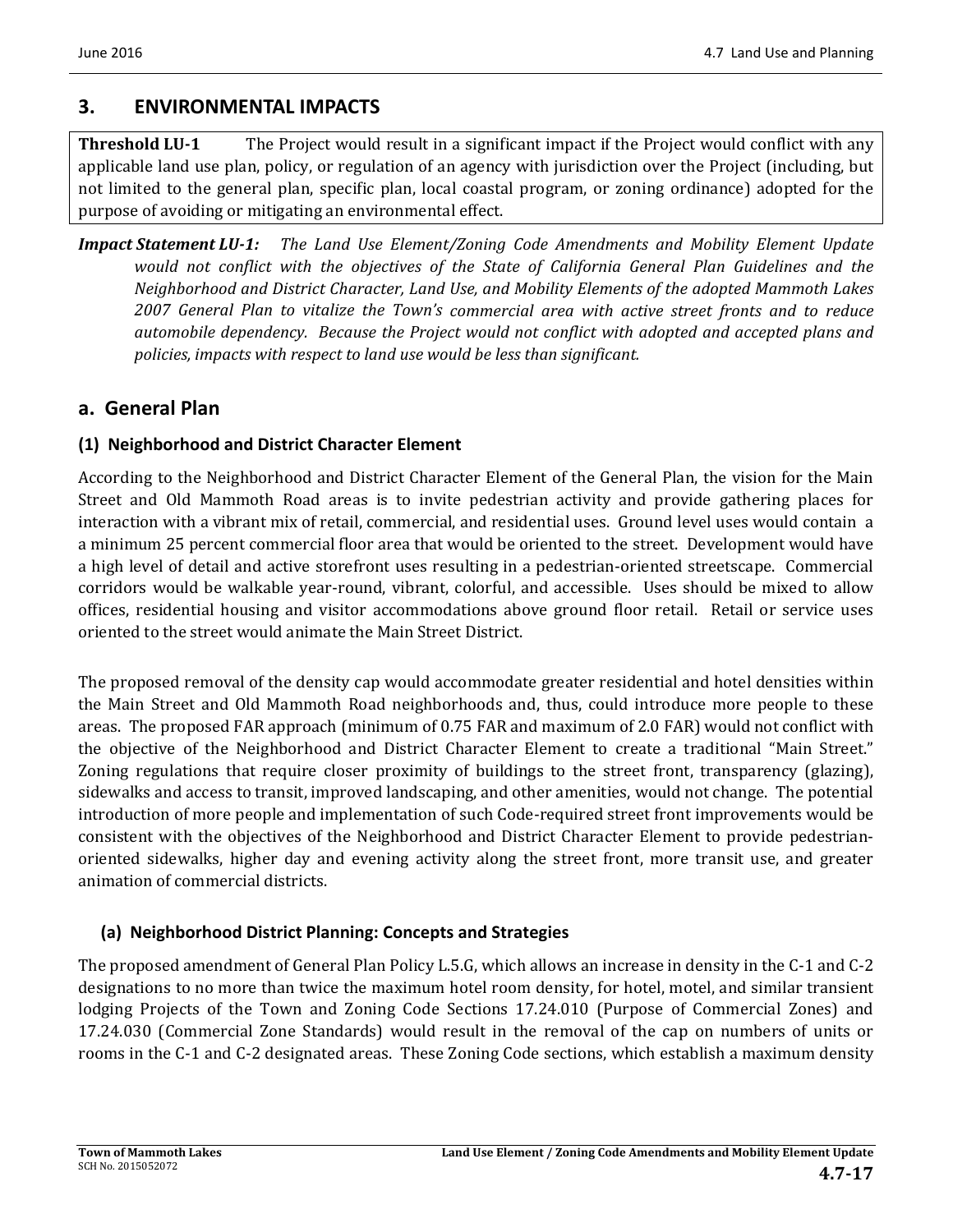of 2.5 FAR and 12 units per acre in the Town's commercial zones (D, OMR, and MLR), would be revised to provide a minimum 0.75 FAR and maximum 2.0 FAR, with no cap on number of residential and hotel units.<sup>8</sup>

Under the proposed changes, there would be no change in existing in regulations pertinent to maximum building heights, stepbacks, setbacks, etc. shown in Table 4.7-1, above. The removal of the density cap would allow more residential units per acre (within a limited building or floor area). This would increase development choices (flexibility) by allowing the combination of more, smaller residential units with commercial uses (mixed-use) or a range of residential unit sizes in a single building. Such flexibility would be a potential incentive for new development. All new development would be subject to the requirements of the General Plan and the Zoning Code regarding building orientation, proximity to sidewalks, street-front retail, streetscape and other requirements. Because the intent of the Neighborhood District Planning Concepts and Strategies is to create intensive development in the Downtown area, with a mixture of visitor and local-serving retail, housing, and lodging, greater activity along Main Street and Old Mammoth Road, the potential increase in residential and hotel density would support the purpose of the Neighborhood District Planning Concepts and Strategies. Impacts with respect to this plan would be less than significant..

### **(b) Town of Mammoth Lakes Downtown Concept for Main Street District Plan**

The proposed change in General Plan Policy L.5.G and Zoning Code Sections 17.24.010 and 17.24.030 to eliminate density caps on residential and hotel units within the Town's commercially-zoned areas would potentially increase the number of residential units and hotel rooms that would be located within the Downtown and, therefore, could increase pedestrian presence. In addition, the potential increase in residents and visitors would generate greater demand for services, restaurants, and retail uses that, in turn, would potentially generate new development. Any new development in the commercial zone would continue to be subject to the requirements of the General Plan and the Zoning Code regarding building orientation, proximity to sidewalks, ground floor commercial uses and transparency (windows), which would provide "opportunities for browsing a range of street front retail shops and restaurants" (an objective of the DNDP), streetscape, and other benefits that would implement the goals of the DNDP to change and improve the physical and design conditions along the Main Street corridor and to create a walkable, connected downtown.

The Mobility Element Update contains goals, policies, and actions that would also further the objectives of the DNDP. Mobility Element Update's Goal M.1 to create safe and efficient "complete streets" based on "feetfirst" principles, and respective policies that provide for wayfinding that guides residents and visitors and provision of a network of interconnected streets, paths, sidewalks, trails, and mid-block connectors would support an active pedestrian environment. Mobility Element Update Goal M.4 would improve snow and ice management by grooming and/or removing snow and ice on streets, sidewalks, trails, and bicycle facilities would enhance year-round accessibility and visibility of storefronts, and allow for year-round pedestrian use of sidewalks and paths.

The "feet first" goal of the Mobility Element Update (Goal M.8) is to provide a linked year-round recreational and commuter pedestrian system that is safe and comprehensive by ensuring that all planning processes

 *8* Assumptions in the FAR analysis included 25 percent of the ground floor would be occupied by commercial use in order to create an active streetscape. Uses at the back portion of a building, up to 75 percent of the ground floor, could be occupied by non-commercial *uses.*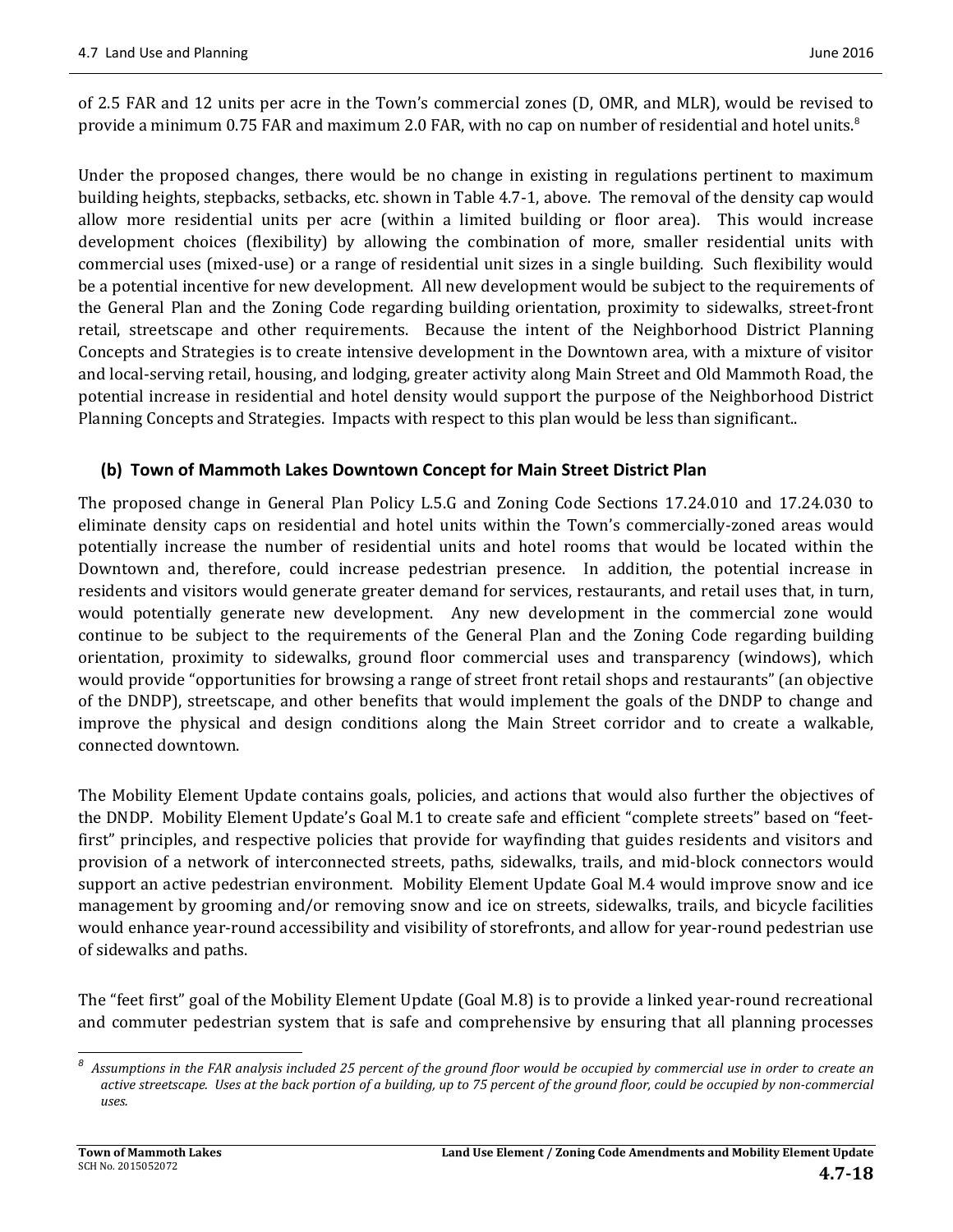identify and implement improvements to pedestrian safety. This goal also requires streets, sidewalks, and trails to be designed and promoted to encourage walking. This would be consistent with the objectives of the DNDP to encourage greater pedestrian activity. In addition, the "Main Street Reconfiguration" under the Mobility Element Update envisions a redesigned Main Street, including the removal of the existing frontage roads and conversion to a four-lane cross-section with a center median and turn pockets.<sup>9</sup> This would meet the goal of the DNDP to provide a substantial median that would provide a site for public art and streetscape features that would add to Main Street's aesthetic appeal and creating a safe and walkable downtown.

Goal M.14 of the Mobility Element Update is to support alternative transportation, housing affordability, and public health goals through implementation of improved parking strategies and requirements. Under this goal, parking efficiency would be increased through such measures as shared parking between uses on siteor within walking distance, internal capture between uses on-site or within walking distance, tandem or stacked parking, transit-oriented design, incorporation of technology based on parking infrastructure, and other measures. It is also a goal of the Mobility Element Update to design parking to meet applicable design goals and minimize negative impacts on pedestrians, bicyclists and transit users.

As with the removal of the density cap on residential units and hotel rooms, the Mobility Element Update would implement the objectives of the DNDP to vitalize the Mammoth Lakes Downtown area and, as such, would support the goals and policies of this accepted plan.

# **(c) North Old Mammoth Road District Special Study**

The proposed change in General Plan Policy L.5.G and Zoning Code Sections 17.24.010 and 17.24.030 to eliminate density caps on residential and hotel units within the Town's commercially-zoned areas would potentially increase the number of residential units and hotel rooms that would be located with the proximity of North Old Mammoth Road and, therefore, could increase pedestrian presence. Greater residential and visitor population would increase demand for services, restaurants, and retail uses. This would support the goals of the NOMRDSS to reinforce the existing North Mammoth Road District as a walkable community and a desirable place for residents as well as visitors to live, shop, and recreate.

The Mobility Element Update contains goals, policies, and actions to reduce dependency on the automobile would further the objectives of the NOMRDSS. The Mobility Element Update's Goal M.1 to create safe and efficient "complete streets" based on "feet-first" principles, and respective policies that provide for an interconnected network of streets, mid-block connectors, paths, sidewalks, trails, and bike facilities would improve multimodal access, disperse traffic, improve emergency access, and reduce congestion. The Mobility Element Update Goal M.4 would improve snow and ice management by grooming and/or removing snow and ice on streets, sidewalks, trails, and bicycle facilities would enhance year-round accessibility and visibility of storefronts, and allow for year-round pedestrian use of sidewalks, paths, bicycle facilities, and transit stops. Goal M.10.2 is to create a safe and comfortable cycling environment that is accessible to cyclists of all ages. Goal M.12 is to provide year-round public transit that is convenient and efficient and that increases transit ridership. Policy M.14-2 is to support development of strategically located public parking facilities that would promote the use of all transportation modes and the "park once" concept.

 *9 Town of Mammoth Lakes Draft Mobility Element, 2011, page 3‐14.*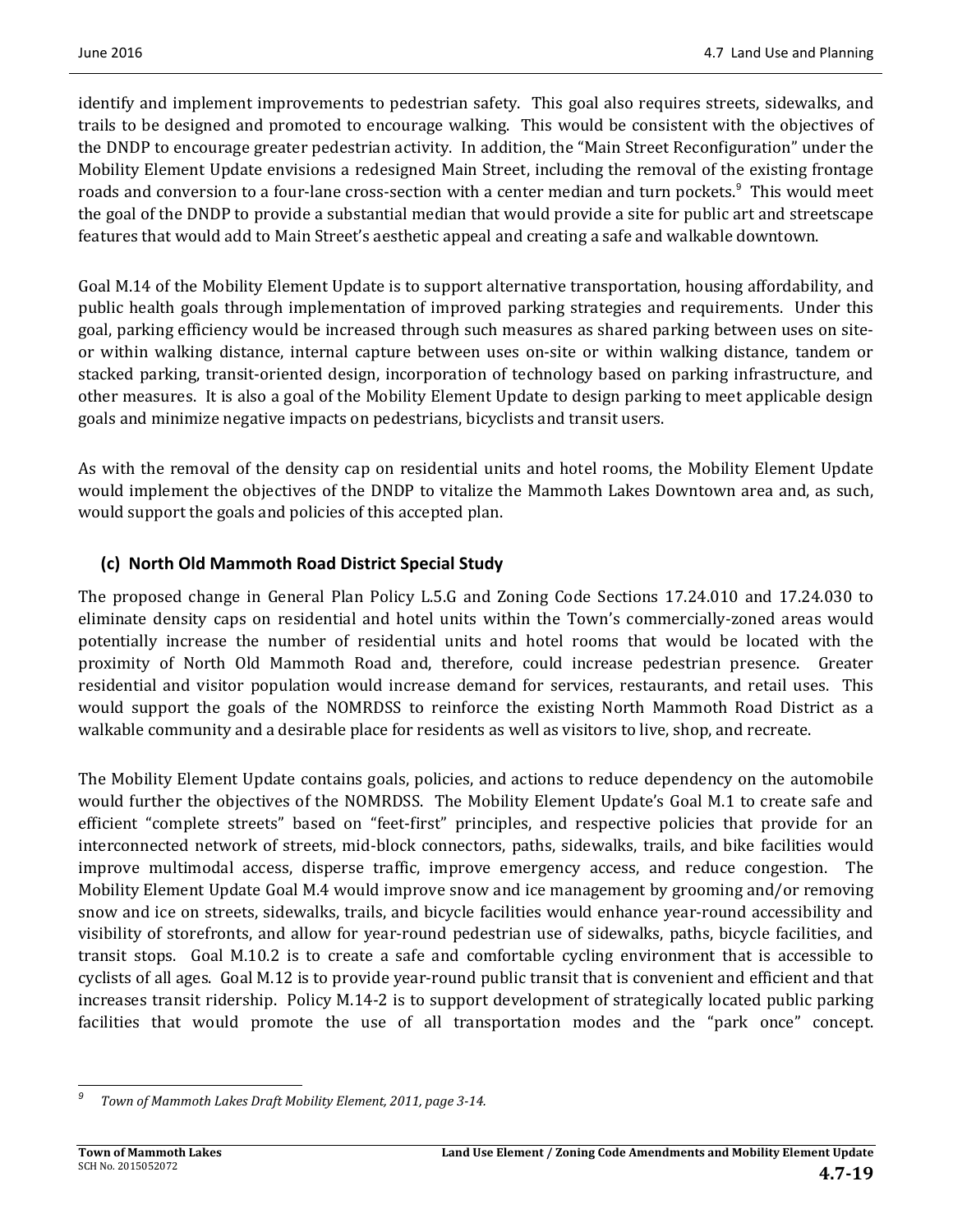Implementation of the proposed zone change and Mobility Element Update would support the land use and mobility objectives of the NOMRDSS. As such, the Project would support the goals of this accepted plan.

### **(d) South Districts Neighborhood District Planning Study**

The proposed Land Use Element/Zoning Code Amendments would eliminate density caps on residential and hotel units within the commercially-zoned South Old Mammoth Road area and, as such, potentially increase medium- and high-density residential development and hotel rooms; in turn, generating a higher residential and visitor population and potential pedestrian presence, thus activating the district. As such, the Project would be consistent with the land use objectives of the SDNDP.

The Mobility Element Update would support the SDNDP's objectives to provide vehicle and pedestrian midblock connectors, wayfinding signage to reduce sign clutter, improve traffic flow, reduce trips on major streets and safely direct pedestrians, bicyclists, and other users to key destinations and visitor attractions. Under the Mobility Element Update, all new streets would be designed as complete streets, strategically located public parking facilities that would promote the use of all transportation modes and the "park once" concept, and "feet first" infrastructure such as multi-use paths and sidewalks would be continuous throughout the district. Because the Mobility Element Update would support the objectives of the SDNDP, it would be consistent with this accepted plan.

### **(2) Land Use Element**

The Project would eliminate Land Use Element Policy L.1.A, Policy L.5.G, and Action L.3.H.1 and modify Policy L.3.H of the General Plan Land Use Element. These policies and action would be superseded by the Town's adopted PIEC process and the removal of the density cap (density determinations based on FAR) under the Project. The Project, which would allow an increase in residential and hotel density within the Town's existing commercial zones, would potentially result in a greater buildout of the commercial district and a higher pedestrian presence. Because new development would occur under the Zoning Code's design parameters for street fronts, the Project (the catalyst) would support Goal L.1 of the Land Use Element in that it would contribute to the community's small-town "Main Street" character represented by a more interactive street front. Under the Project, the concentration of new development and higher densities within a defined area of the UGB, which consists of the existing commercial zones along the Main Street and Old Mammoth Road corridors, would be consistent with General Plan Goal L.1 to preserve the Town's compact form. The Project would not result in urban sprawl outside of the defined Project area or cause encroachment into any existing residential neighborhoods, Specific Plan areas, recreational areas, or industrial zones.

The Project could result in the development of a higher concentration of smaller residential units than currently occur in the Town and, as such, would be consistent with General Plan Goal L.2 to substantially increase housing for the Town's workforce. Also, because of zoning regulations that require street front commercial uses along Primary and Secondary Active Frontages in the D and OMR zones, much new development would be mixed use with ground-floor commercial uses. Coupled with pedestrian improvements that would occur with new development, and an increase in people living on or within walking distance of these commercial streets under the Project, the Project would support Goal L.3 to enhance livability of districts for walking through the arrangement of land uses and development intensities. It would also support Policy L.3.B to develop vital retail centers and streets, and Goal L.5 to provide an overall balance of uses, facilities, and services to further the town's role as a destination resort community.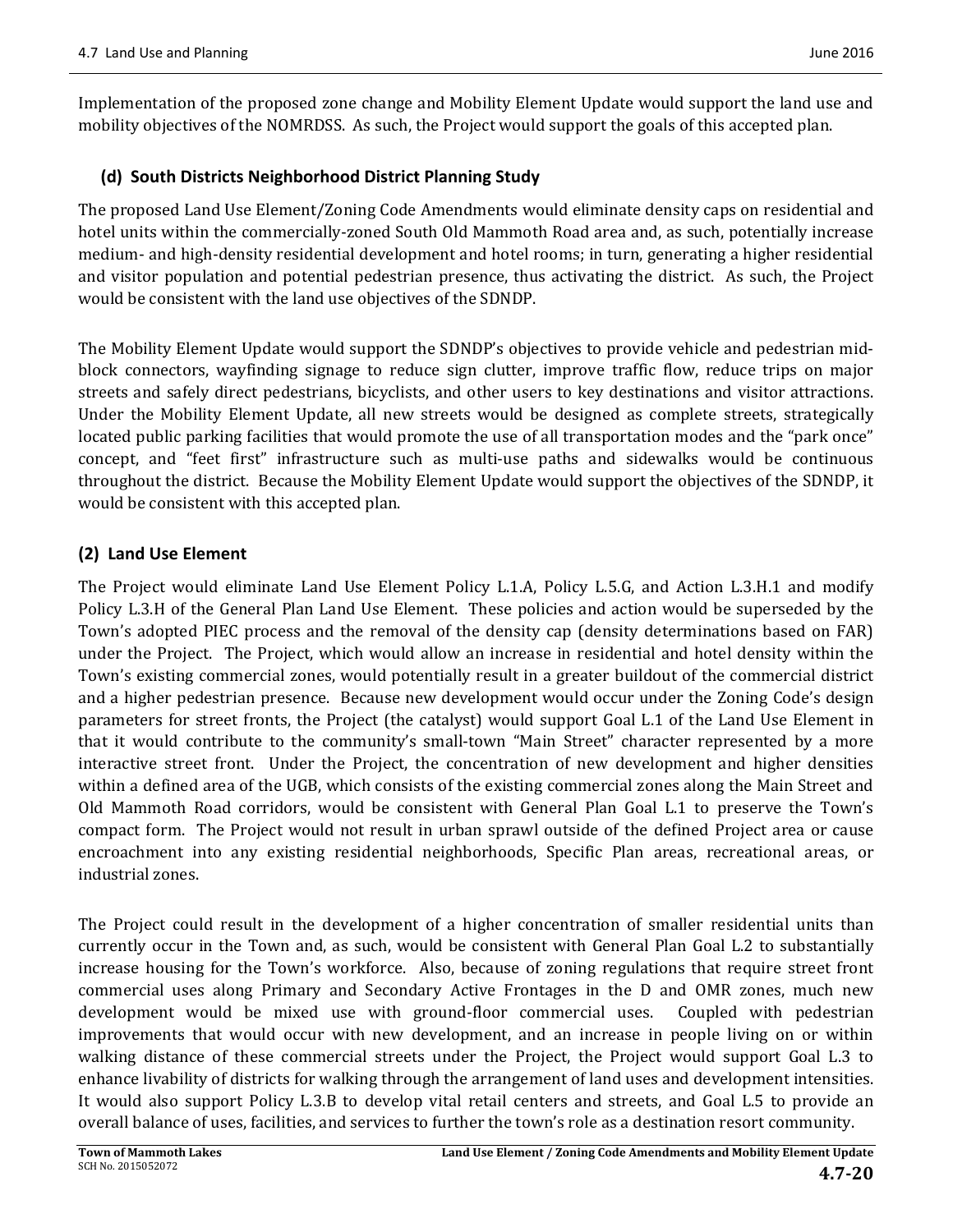In addition, the Project's concentration of new growth within the Town's existing and defined commercial neighborhoods along Main Street and Old Mammoth Road within the UGB, would be consistent with Goal L.6 to maintain the UGB to ensure a compact urban form, protect natural and outdoor recreational resources, and prevent sprawl.

The Project would amend the Land Use Element to eliminate Policy L.1.A, which establishes a finite maximum population at one time, and would replace it with the adopted PIEC concept, which allows population based on environmental effects. The use of PIEC would ensure that new development would meet the General Plan's stated community vision to protect residents' quality of life and natural surroundings. The PAOT does not account for the geographic distribution of development. However, the Project's removal of the density cap in the Town's well-defined commercial zones is expected to concentrate new growth within the Town center. As such, the Project would support other goals of the General Plan to increase workforce housing and enhance livability of districts for walking through the arrangement of land uses and development intensities (Goals L.2 and L.3), while meeting the objectives of the PIEC to protect residents' quality of life.

The Project would eliminate General Plan Policy L.5.G, which allows modifications to development standards, including an increase in density, for Projects that specifically enhance the tourism, community, and environmental objectives of the Town. Although Policy L.5.G, which is implemented through Community Benefits Incentive Zoning (CBIZ), would allow a doubling of density for hotel, motel, and similar transient lodging Projects, the Project's removal of the density cap for hotel units would also allow an increase in density. Thus, Policy L.5.G (and CBIZ) would no longer be necessary to increase intensity of hotel development. In October 2014, the Town Council eliminated the CBIZ policy, which had been policy adopted under Resolution 09-55. The Project would also eliminate General Plan Action L.3.H.1, requires the preparation of a transfer of development rights (TDR) ordinance that would describe the methods and findings for approving such density transfers. Because the Project's elimination of residential and hotel room density limitations could result in an increase in density at a development site within the commercial districts compared with the existing regulations, the TDR ordinance would not be necessary. As such, the Project would modify Land Use Policy L.3.H to eliminate TDRs between districts. Portions of Policy L.3.H would not be changed since density transfers would still be allowed within Specific Plan zones.

The proposed General Plan amendments would not conflict with the applicable goals of the Land Use Element and the primary objective the Land Use Element, which is to retain community character and small town atmosphere while enhancing the Town's success as a destination through walkable communities, mixed land uses, and other measures. The Project would be consistent with the "overarching principle" of the community to maintain the town's compact urban form, protect natural and outdoor recreation resources, and prevent sprawl. Therefore, the Project would be consistent with the objectives of the General Plan Land Use Element.

# **(3) Mobility Element Update**

The intent of the adopted Mobility Element is to achieve an integrated multi-modal transportation system that serves the various needs of residents, employees and visitors and to ensure that Mammoth Lakes will be connected, accessible, uncongested and safe with emphasis on feet first, public transportation second, and car last. As with the adopted Mobility Element, the Mobility Element Update emphasizes a "feet first" policy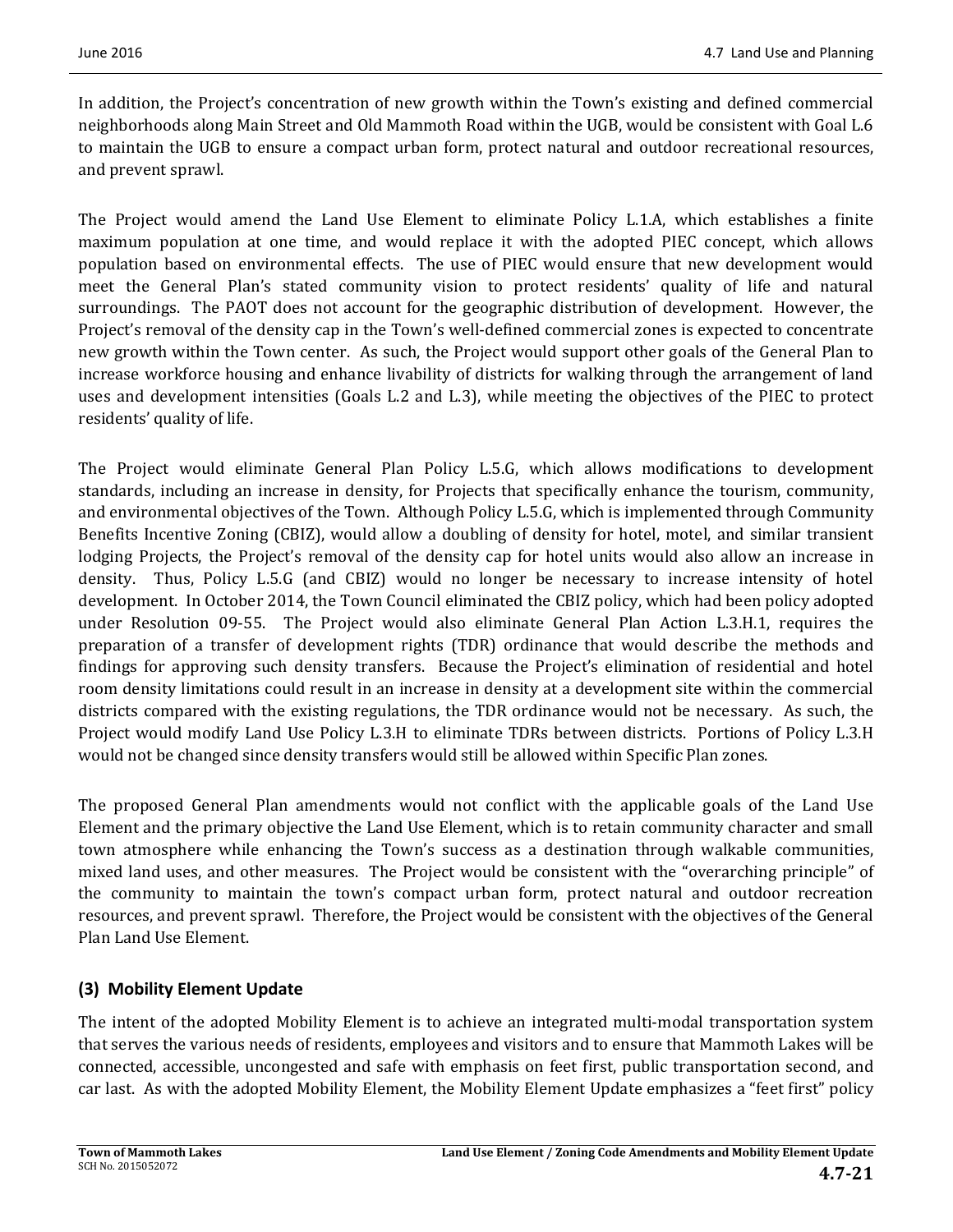and Triple Bottom Line,<sup>10</sup> which is consistent with the objectives of the General Plan. Goals of the Mobility Element Update are as follows:

**Goal M.1:** Create a safe and efficient "complete streets" network that is based on "feet-first" principles, accommodates all modes of transportation, and serves all users.

**Goal M.2:** Manage and invest in the transportation system in ways that prioritize flexibility and cost effectiveness and improve the user experience.

**Goal M.3:** Enhance small town community character through the design of the transportation system. 

**Goal M.4:** Improve snow and ice management to enhance public safety and the operation of the circulation system. 

**Goal M.5:** Maintain and improve safe and efficient movement of people, traffic, and goods in a manner consistent with the "feet-first" initiative while maintaining Level of Service Standards.

**Goal M.6:** Manage local traffic.

**Goal M.7:** Effectively manage traffic to provide a safe environment for all road users.

**Goal M.8**: Support "feet-first" objectives by providing a linked year-round recreational and commuter pedestrian system that is safe and comprehensive.

**Goal M.9:** Provide an attractive and accessible pedestrian environment throughout the Town.

**Goal M.10:** Support "feet-first" objectives by providing a linked year-round recreational and commuter and recreational bicycle-system that is safe and comprehensive:

**Goal M.11:** Increase bicycle use through improved public education and marketing of the system.

**Goal M.12:** Provide a year-round public transit system that is convenient and efficient and that increases transit ridership for all trip types:

**Goal M.13:** Ensure the financial sustainability of transit

**Goal M.14:** Support alternative transportation, housing affordability, and public health goals through implementation of improved parking strategies and requirements.

**Goal M.15:** Design parking to meet applicable design goals and minimize negative impacts on pedestrians, bicyclists and transit users.

 

<sup>&</sup>lt;sup>10</sup> The 2007 General Plan, page 8 states: "The values of the community also encompass making decisions that benefit the community's *social, natural and economic capital – the triple bottom line."*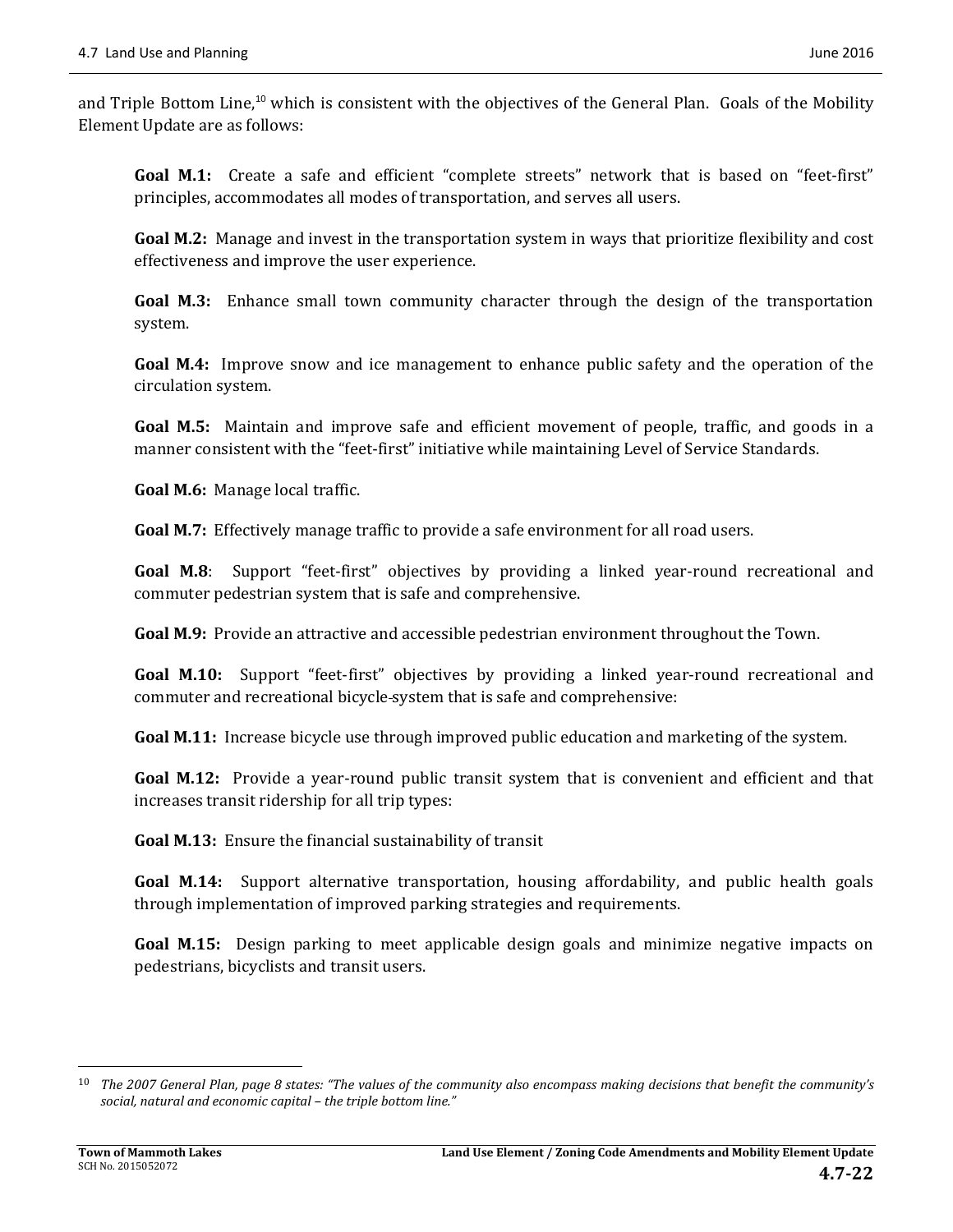**Goal M.16:** Create a sustainable transportation system that reduces Vehicle Miles Traveled (VMT) and peak period vehicle trips, thereby supporting local and regional air quality, greenhouse gas emission reduction, and public health objectives.

**Goal M.17:** Use all available tools to make the most effective possible use of the transportation system. 

**Goal M.18:** Improve the regional transportation system

Management strategies of the Mobility Element Update include increasing density in proximity to employment, commercial, and recreational areas to promote walking, transit use, and the "park once" concept;" encouraging infill development; implementing Transportation Demand Management (TDM) measures to reduce traffic; measuring success of transportation management measures; and similar strategies. 

The goals (M.1 through M.18) and management strategies of the Mobility Element Update would be consistent with the existing nine goals of the adopted Mobility Element. Goals of the existing Mobility Element include:  $(M.1)$  Develop and implement a town-wide way-finding system;  $(M.2)$  Improve regional transportation system; (M.3) Emphasize feet first, public transportation second, and car last in planning the community transportation system while still meeting Level of Service standards; (M.4) Encourage feet first by providing a linked year-round recreational and commuter trail system that is safe and comprehensive;  $(M.5)$  Provide a year-round local public transit system that is convenient and efficient;  $(M.6)$  Encourage alternative transportation and improve pedestrian mobility by developing a comprehensive parking management strategy; (M.7) Maintain and improve safe and efficient movement of people, traffic, and goods in a manner consistent with the feet first initiative; and  $(M.8)$  Enhance small town community character through the design of the transportation system; and  $(M.9)$  Improve snow and ice management, would be implemented and expanded. Although altered (renumbered and expanded), none of the original nine goals would be lost through the adoption of the Mobility Element Update.

In addition, the Mobility Element Update would expand the adopted Mobility Element in that it would manage and invest in the transportation system in ways that prioritize flexibility and cost effectiveness and improve the user experience; enhance small town community character through the design of the transportation system; provide an attractive and accessible pedestrian environment throughout the Town; and support alternative transportation, housing affordability and public health goals through implementation of improved parking strategies and requirements. The Mobility Element Update provides an expanded discussion of mobility issues and presents newer strategies that go beyond, but would not be inconsistent with, the basic list of objectives in the adopted Mobility Element. The Mobility Element Update describes and illustrates the "complete" street network; identifies new street connections, including the Main Street Reconfiguration; and provides detailed discussions and graphics of the Town's vehicle, bicycle, transit, and parking networks. In addition, the Mobility Element Update describes Transportation Demand Management (TDM), which would meet the objectives of the adopted Mobility Element to increase and improve transportation options and to improve safe and efficient movement of people, traffic, and goods in a manner consistent with the feet first initiative. Because the Project (Mobility Element Update) would not impede the implementation of the mobility goals of the General Plan, it would not conflict with the current General Plan Mobility Element or the goals of the General Plan.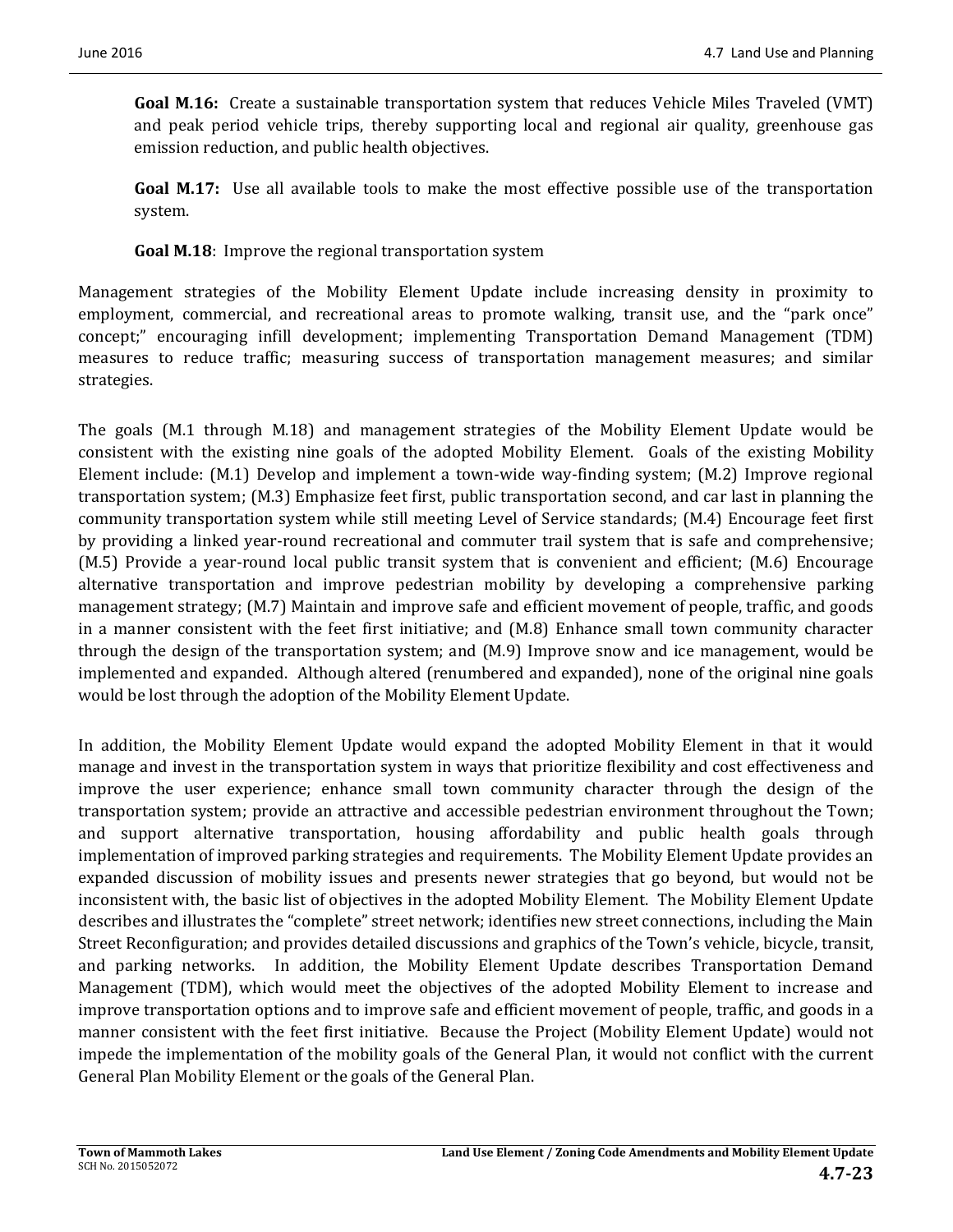#### **(a) Trails System Master Plan**

The Mobility Element Update incorporates the recommended trail system network from the adopted TSMP, as well as a many of the recommendations concerning other multimodal facilities such as sidewalk and bicycle connections and transit service.<sup>11</sup> Key goals of the TSMP include (i) develop a plan for an integrated year-round trail network that provides for a seamless transition between the Town of Mammoth Lakes, the Mammoth Mountain Ski Area Mountain Bike Park, and the surrounding federal lands overseen by the USFS; (ii) develop a plan that provides guidance for enhancing year-round mobility in a way that is consistent with the Town's "Feet First" strategy, and (iii) create a plan that clearly identifies the Projects and programs necessary for implementation. Goals, policies and actions of the Mobility Element that reflect the objectives of the TSMP include Goal M.1 to create a safe and efficient "complete streets" network that is based on "feetfirst" principles, accommodates all modes of transportation, and serves all users. Policy M.1 it to provide an interconnected network of streets, mid-block connectors, paths, sidewalks, trails, and bike facilities that improve multimodal access, disperse traffic, improve emergency access, and reduce congestion. Mobility Element Update Action M.2.2.1 is to maintain all roadways, paths, sidewalks, and trails in a good state of repair and meet defined Level of Service guidelines for each facility type and Action M.4.1.1 is to update the Town's snow management policy to support "feet-first" objectives, while continuing to maintain public safety as the primary priority, by establishing a town-wide maintenance, grooming and/or snow removal program for streets, sidewalks, trails, and bicycle facilities to increase year-round accessibility. Because the Mobility Element Update incorporates the goals of and does not conflict with the TSMP it would have a less than significant impact with respect to this adopted plan.

#### **(b) Pedestrian Master Plan**

The adopted Pedestrian Master Plan is incorporated into and implements the pedestrian-related goals and policies of the Mobility Element Update. Goals and policies shared by the General Bikeway Master Plan and the Mobility Element Update include the following:

**Goal M.8:** Support feet-first objectives by providing a linked year round recreational and commuter pedestrian system that is safe and comprehensive.

- **Policy M.8.1:** Ensure all planning processes identify and implement pedestrian improvements and new development improves existing conditions to meet Town standards.
- **Policy M.8.2:** Pursue all available sources of funding for pedestrian improvements, including grant opportunities, assessment districts, and funding through major developers.
- **Policy M.8.3:** Improve pedestrian safety (specific measures are listed in both plans)
- **Policy M.9.1:** Design streets, sidewalks, and trails to promote/ encourage walking and improve accessibility.

 *<sup>11</sup> Town of Mammoth Lakes Draft Mobility Element, 2011, page 2‐13.*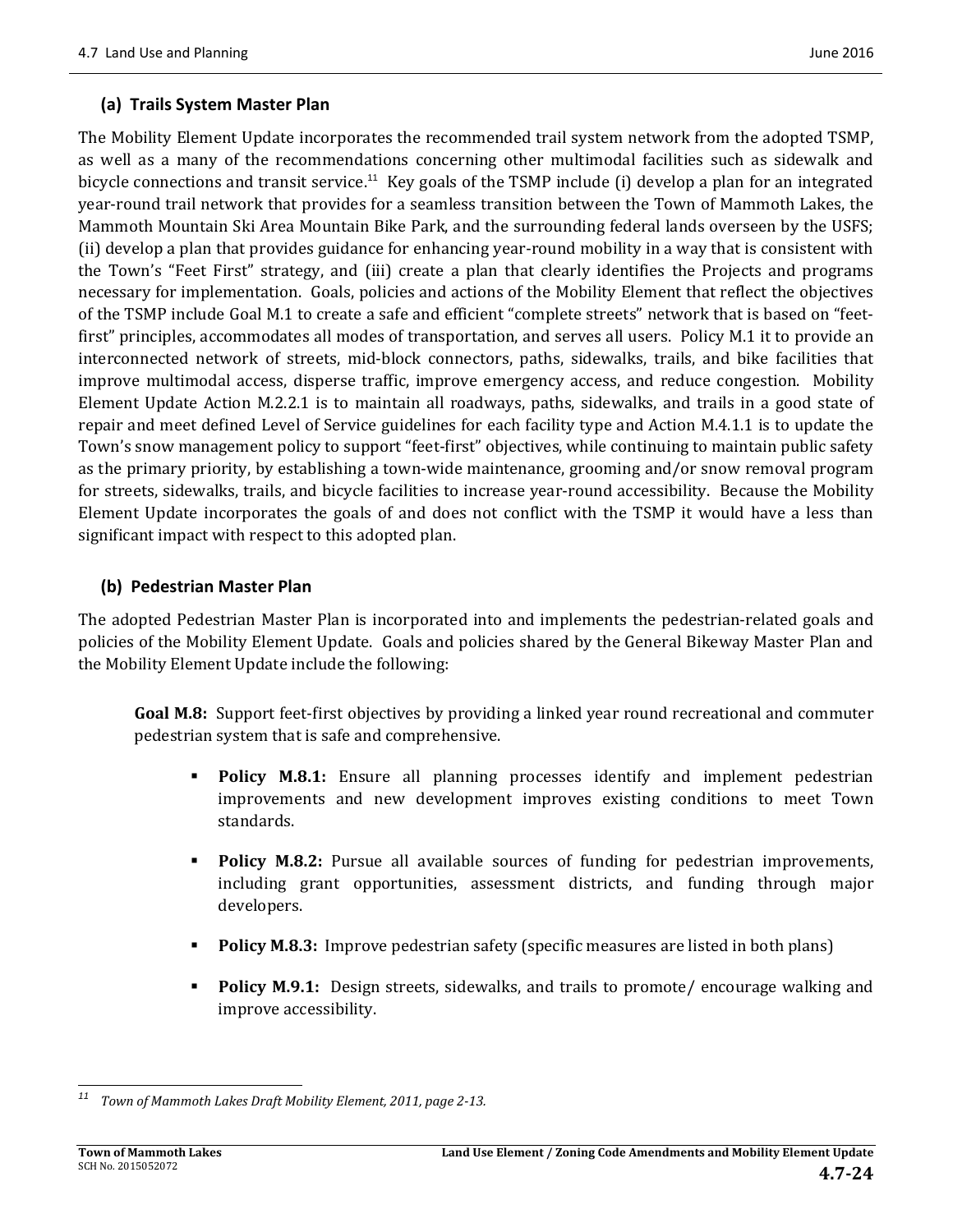Because the Pedestrian Master Plan is an implementation component of the Mobility Element Update, it would not conflict or be inconsistent with applicable policies of the Pedestrian Master Plan. As such, the Mobility Element Update would have a less than significant impact with respect to this adopted plan.

#### **(c) General Bikeway Master Plan**

The adopted General Bikeway Master Plan is incorporated into and implements the bicycle-related goals and policies of the Mobility Element Update. Goals and policies shared by the General Bikeway Master Plan and the Mobility Element Update include the following:

**Goal M.10:** Support "feet first" objectives by providing a linked year-round recreational and commuter bicycle-system that is safe and comprehensive.

- **Policy M.10.1:** Ensure that all planning processes identify and implement bicycle improvements and that new development improves existing conditions to meet town standards.
- **Policy M.10.1:** Ensure that all planning processes identify and implement bicycle improvements and that new development improves existing conditions to meet town standards.
- **Policy M.10.2:** Create a safe and comfortable cycling environment in the town that is accessible to cyclists of all ages.
- **Policy M.10.3:** Continue to support physical and policy-related changes to encourage access to regional and local transit service via bicycle.

**Goal M.11:** Increase bicycle use through improved public education and marketing of the system.

**Policy M.11.1:** Support and participate in educational programs and marketing to encourage bicycling.

Because the General Bikeway Master Plan is an implementation component of the Mobility Element Update, it would not conflict or be inconsistent with applicable policies of the Pedestrian Master Plan. As such, the Mobility Element Update would have a less than significant impact with respect to this adopted plan.

# **b. Town of Mammoth Lakes Municipal Code, Title 17**

The Project would change Title 17 Sections 17.24.010 (Purpose of Commercial Zones) and 17.24.030 (Commercial Zone Standards) to remove existing limitations on residential and hotel units and to reduce the current maximum FAR. Section 17.24.010 establishes a maximum density of 2.5 FAR and 12 units per acre in the Town's commercial zones (D, OMR, and MLR). This is further reflected in Table 17.24.030.1, Commercial Districts - Lot Density and Intensity Standards, of the Zoning Code. The FAR (floor area per land area) and density standards (units per acre) would replaced by a required minimum 0.75 FAR and maximum 2.0 FAR. 

The elimination of the hotel room and residential unit cap would allow for more density in the Town's commercial zones, while the reduction in FAR would reduce the total floor areas to a maximum of twice the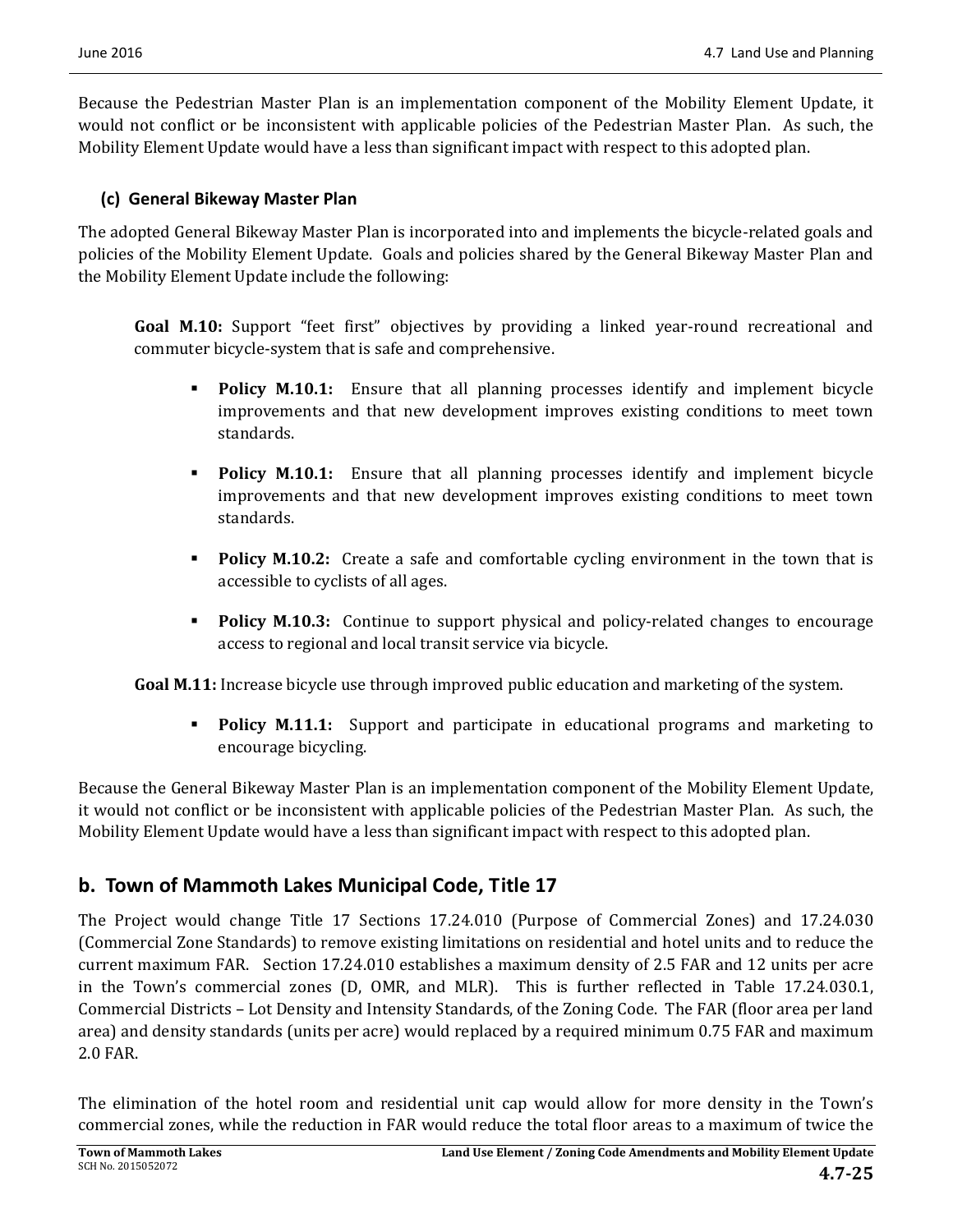area of a buildable lot (for instance, a 5,000 square-foot lot could net up to 10,000 square feet in floor area). Under current regulations, a  $5,000$  square-foot lot could net up to  $12,500$  square feet in floor area. The floor area was reduced to a maximum of 2.0 FAR because prior studies indicated that the 2.5 FAR would potentially generate an unacceptably high number of dwelling and hotel units.

No other requirements of MLMC Title 17 set forth in Sections 17.24.010, 17.24.020, 17.24.030 and 17.24.040 would be changed. Standards such as maximum building heights (55 feet in Downtown and 45 feet on Old Mammoth Road), maximum 10-foot building setbacks, upper story step backs, types of uses, transparency of street facing walls, orientation of and proximity of buildings to the street, landscaping, streetscape, high quality building materials, open space, pedestrian access and sidewalks, and parking would remain as currently presented in the Zoning Code.

The proposed zone change would implement the objectives of the General Plan to create a vibrant mix of retail, commercial and workforce housing. As such, it would support the purpose of the Zoning Code to carry out the goals, objectives and policies of the Mammoth Lakes General Plan and to implement the General Plan. By focusing development within the Town's existing commercial districts, the Project would meet the purpose of the Zoning Code to reduce dependence on the automobile by fostering development that is compact in form and pedestrian-oriented. Also, by containing high-density growth within the Town's commercial sector, the Project would reduce development demand on other areas of the Town and, thus, protect the scenic qualities and natural resources in overall community.

The Mobility Element Update would be consistent with stated purpose of the Zoning Code in that it would encourage a range of transportation options with a strong pedestrian emphasis and emphasize connectivity, convenience, and alternatives to use of personal vehicle and reduce dependence on the automobile by fostering development that is compact in form, and pedestrian-oriented. Because the Project would be consistent with the intent of the General Plan, it would be consistent with the objectives of the Zoning Code, the purpose of which is to implement the objectives of the General Plan. As such, impacts with respect to the MLMC would be less than significant.

#### **Mitigation Measures**

The Project would not conflict with applicable objectives of the State of California General Plan Guidelines; the Neighborhood and District Character, Land Use, and Mobility Elements of the adopted Mammoth Lakes 2007 General Plan; and Title 17 of the Zoning Code. The Mobility Element Update would not conflict with adopted plans. Therefore, land use and planning impacts would be less than significant and no mitigation measures would be necessary.

**Threshold LU-2** The Project would result in a significant impact if the Project would conflict with any applicable habitat conservation plan or natural community conservation plan.

**Impact Statement LU-2:** The Project would not conflict with the purposes of the Town's Open Space/Stream *Corridor Protection Overlay Zone or with the Inyo National Forest Land Resources and Management Plan. Therefore, impacts related to consistency with the Town's conservation‐related regulation and Inyo National Forest Land Resources and Management Plan would be less than significant.*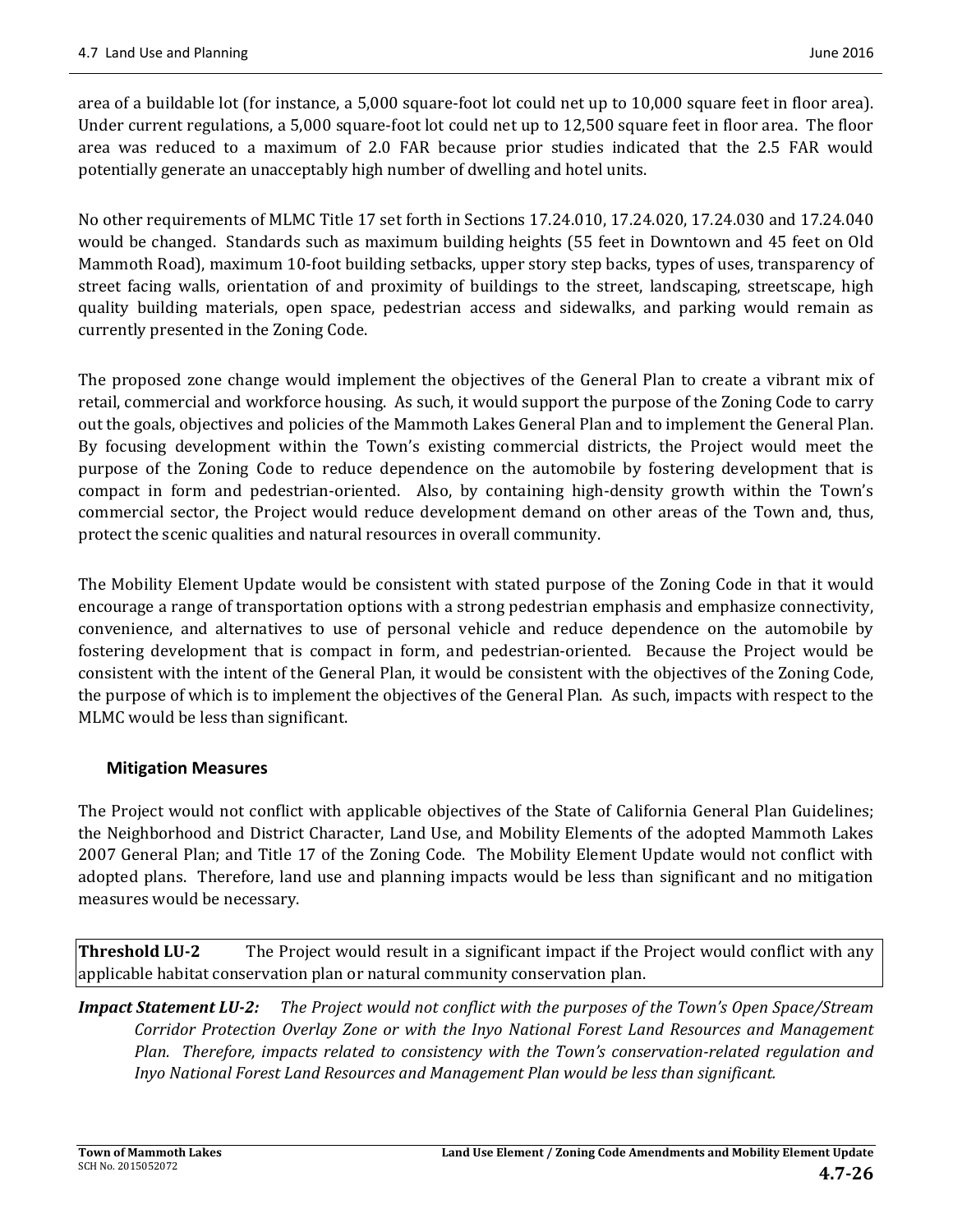No conservation plans are specific to areas within the Town of Mammoth Lakes approximately 4.5-squaremile UGB. However, the MLMC Section 17.32 identifies special purpose zoning districts within the UGB, one of which, the Open Space/Stream Corridor Protection Overlay Zone (OSSC) was developed for the purpose of protecting sensitive stream and drainage courses from development. Its purpose is to recognize and preserve the environmentally sensitive area as a community resource and to protect water quality and preserve wetland habitat. This overlay area, which allows single-family uses, is primarily centered on Mammoth Creek and Mammoth Creek Park and is located to the south of the Town's commercial district. As such, it would not be affected by any development within the D, OMR, and MLR zones. Other activities in the OSSC, including pedestrian bridge development at Mammoth Creek Park under the TSMP (incorporated into the Mobility Element Update) would be consistent with the requirements of this overlay zone.

Much of the land within the broader 24-square-mile Town of Mammoth Lakes Municipal Boundary and approximately 125-square-mile Planning Area (Sphere of Influence) is under the jurisdiction of the Inyo National Forest Service and is subject to the requirements of the Inyo National Forest Land Resources and Management Plan (LRMP). The Town currently maintains several miles of paved multiuse paths on national forest land under a Special Use Permit. Additional multi-use paths are planned in the National Forest area under the adopted Town of Mammoth Lakes TSMP and are anticipated under the Mobility Element Update. As described in the EIR prepared for the Town of Mammoth Lakes TSMP, multi-use paths and other trails would be consistent with applicable LRMP policies, interpretive and informational sites and trails, offhighway vehicle (OHV)/over-snow vehicle (OSV) management, trail opportunities in the Lakes Basin, and trails connecting national Forest lands to the Town.<sup>12</sup> Because trail improvements on National Forest lands would be consistent with the LRMP, land use impacts associated with plan consistency would be less than significant. 

#### **Mitigation Measures**

The Project would be consistent with applicable land use plans, regulations, and conservation-related plans and policies. Therefore, no mitigation measures are necessary.

# **4. CUMULATIVE IMPACTS**

Cumulative impacts would be associated with the development of the Town's commercial area in combination with non-commercial related Projects under the build-out of the Town of Mammoth Lakes General Plan. It is anticipated that all related Projects would be reviewed by the Town's Community and Economic Development Department, Planning Division. Such review would determine consistency with land use and zoning regulations as expressed in the 2007 General Plan and MLMC the Zoning Code. In addition, potential impacts of all new development Projects would be assessed on a Project-by-Project basis through PIEC and/or environmental review, including but not limited to evaluations of land use and other areas of environmental concern. The impacts-based approach would ensure that growth in the Town would not violate zoning and land use regulations or exceed the carrying capacity of infrastructure or other constraints. With compliance with the PIEC and existing regulations, land use impacts with respect to cumulative, related Projects combined with the proposed Project would be less than significant.

 <sup>12</sup> Town of Mammoth Lakes, Draft Trails System Master Plan Environmental Impact Report, July 11, 2011, Section 4.I, Land Use and *Planning.*